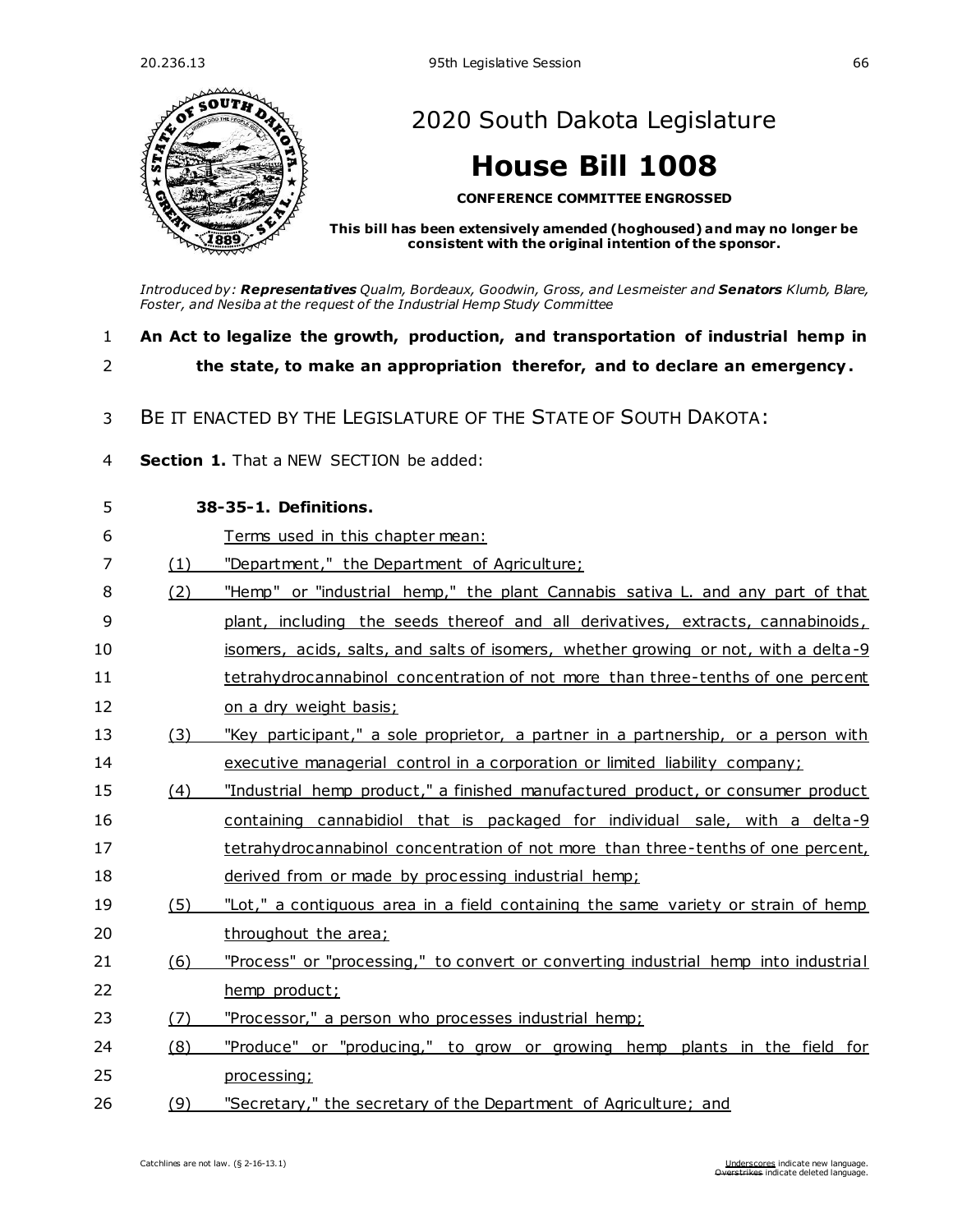| $\mathbf{1}$   | "Transporter," any person transporting, hauling, or delivering hemp, but not<br>(10)            |
|----------------|-------------------------------------------------------------------------------------------------|
| 2              | industrial hemp product or sterilized seeds that are incapable of beginning germination.        |
| 3              | <b>Section 2.</b> That a NEW SECTION be added:                                                  |
| 4              | 38-35-2. Purchasing, receiving, or obtaining industrial hemp--License                           |
| 5              | required--Penalty.                                                                              |
| 6              | No person may purchase, receive, or obtain industrial hemp, other than industrial               |
| $\overline{7}$ | hemp product, for planting, storing, propagating, producing, or processing unless the           |
| 8              | person has a license as provided by this chapter or is working under contract with or under     |
| 9              | the direction of a licensee. The licensee is responsible, either civilly or criminally, for any |
| 10             | person working under contract with or under the direction of a licensee for all sections of     |
| 11             | this chapter.                                                                                   |
| 12             | It shall be a Class 2 misdemeanor to purchase, receive, or obtain industrial hemp,              |
| 13             | other than industrial hemp product, for planting, storing, propagating, producing, or           |
| 14             | processing without a license. No unlicensed person is subject to criminal penalties for         |
| 15             | possession or distribution of hemp seed.                                                        |
| 16             | A person, whether or not licensed, who possesses or distributes a product                       |
| 17             | determined to meet the definition of marijuana is subject to prosecution and penalties for      |
| 18             | possession or distribution of marijuana under chapter 22-42.                                    |
| 19             | Section 3. That a NEW SECTION be added:                                                         |
| 20             | 38-35-3. Application for grower license.                                                        |
| 21             | After the department receives approval by the United States Secretary of                        |
| 22             | Agriculture for the state plan submitted pursuant to $\S$ 38-35-15, any person seeking to       |
| 23             | purchase, receive, or obtain industrial hemp, other than industrial hemp product, for           |
| 24             | planting, storing, propagating, or producing shall apply to the secretary for a grower          |
| 25             | license on an application form prescribed by the department and submit a nonrefundable          |
| 26             | annual application fee. The department shall establish a sixty-day period in which an           |
| 27             | application must be received. The secretary shall deposit fees collected under this chapter     |
| 28             | in the hemp regulatory program fund.                                                            |
| 29             | No application for licensure to plant, grow, or produce industrial hemp may be for              |
| 30             | less than five contiquous outdoor acres.                                                        |

31 **Section 4.** That a NEW SECTION be added: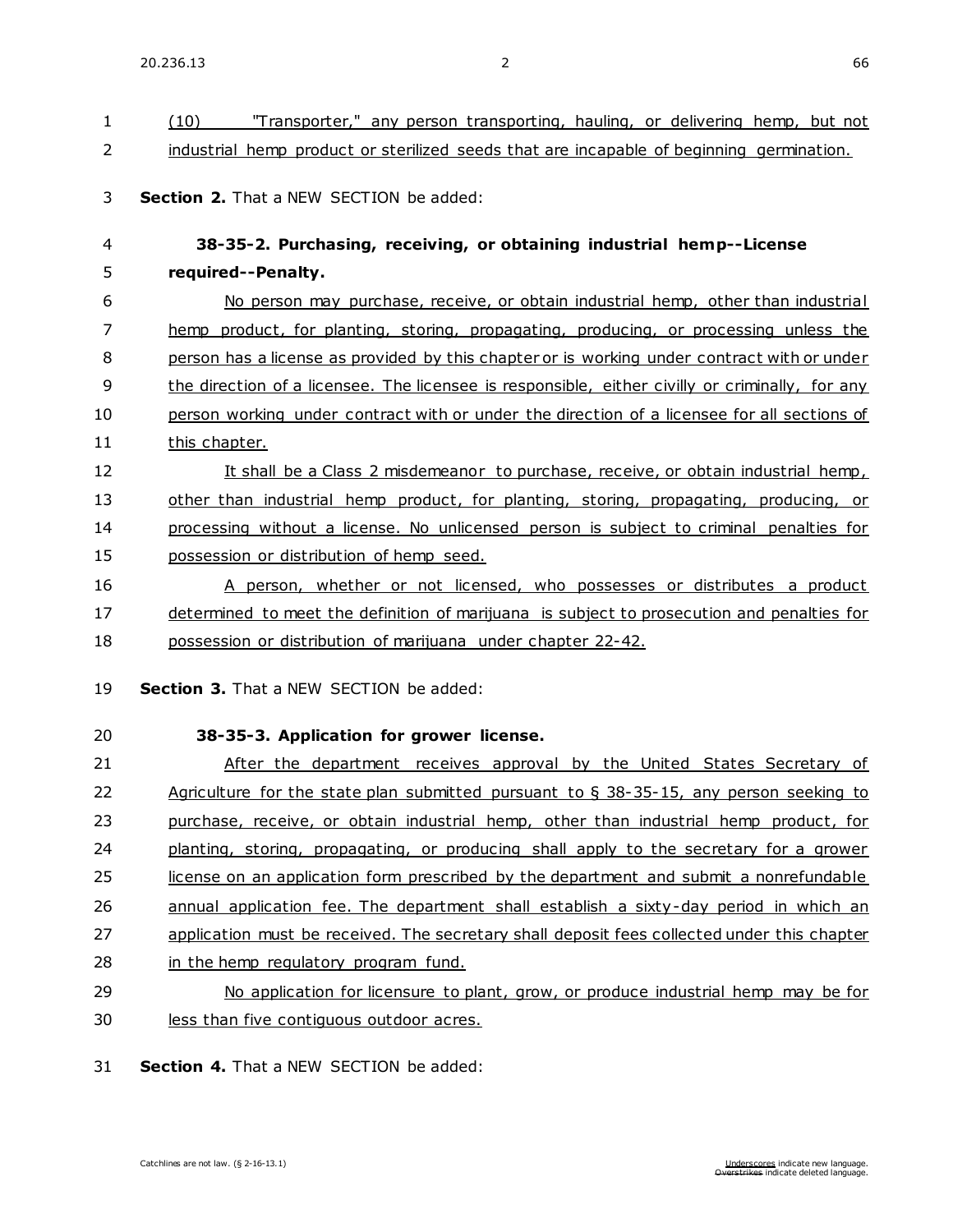**38-35-4. Application for processor license--Fee--Location notice.**

 After the department receives approval by the United States Secretary of Agriculture for the state plan submitted pursuant to § 38-35-15, any person seeking to purchase, receive, or obtain industrial hemp, other than industrial hemp product, for processing shall apply to the secretary for a processor license on an application form prescribed by the department and submit a nonrefundable annual application fee. The applicant may submit an application form for a processor license at any time. The secretary shall deposit fees collected under this chapter in the hemp regulatory program fund. The applicant shall provide to the department the street address, legal description, and global positioning system coordinates for any location where hemp will be processed 12 under the processor's license and certify that any location where hemp is to be processed 13 is under the control of the applicant. A processor licensee shall provide notice of any change in ownership or location to the department within two days of a change. A change of ownership or location automatically invalidates the license, and a new license must be obtained. **Section 5.** That a NEW SECTION be added: **38-35-5. Criminal background check--Denial of license for conviction-- Licensure exemption.** Each applicant for any license under this chapter, key participant, and landowner, 21 if the applicant is the lessee, shall submit to a state and federal criminal background 22 investigation by means of fingerprint checks by the Division of Criminal Investigation and 23 the Federal Bureau of Investigation. Upon application for a license, the department shall 24 submit the completed fingerprint cards to the division. Upon completion of the criminal background check, the division shall forward to the department all information obtained 26 as a result of the criminal background check. This information shall be obtained prior to 27 licensure of the applicant. All costs or fees associated with the criminal background checks are the responsibility of the applicant. Information provided to the department under this section is confidential, is not public record, and is exempt from the provisions of chapter

 [1-27.](https://sdlegislature.gov/Statutes/Codified_Laws/DisplayStatute.aspx?Type=Statute&Statute=1-27) However, the department may share this information with law enforcement and the Department of Public Safety. Failure to submit to or cooperate with a criminal background

check is grounds for denial or revocation of a license. The secretary may deny licensure if

any applicant, key participant, or landowner has been convicted of a misdemeanor or

felony relating to a controlled substance or marijuana under state or federal law within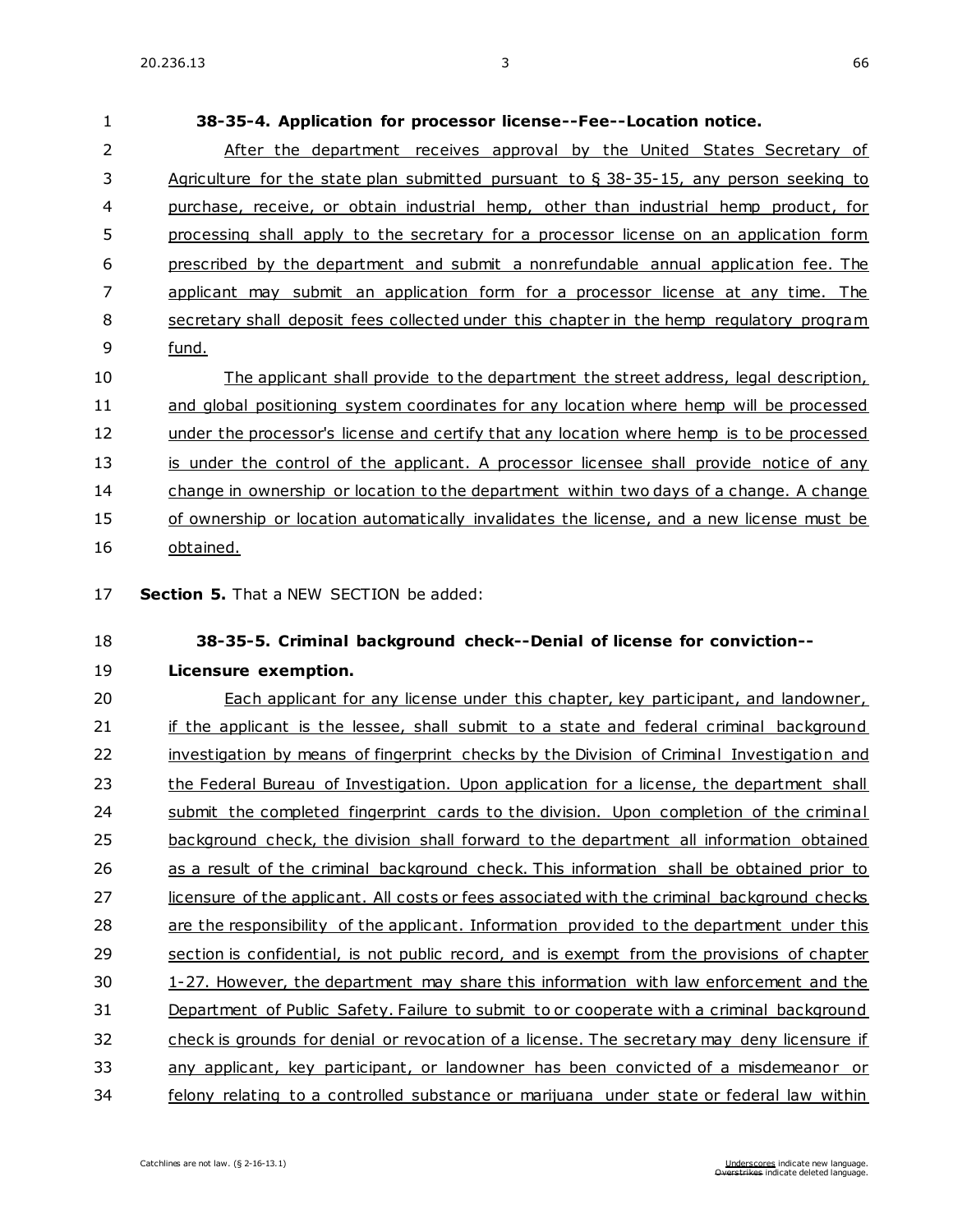### 1 the previous ten years. Licensure under this chapter is not required for employees of the 2 state of South Dakota when performing official duties.

#### 3 **Section 6.** That a NEW SECTION be added:

| 4        | 38-35-6. Hemp regulatory program fund--Purpose--Expenditures.                                                                                                                             |  |  |
|----------|-------------------------------------------------------------------------------------------------------------------------------------------------------------------------------------------|--|--|
| 5        | There is hereby created within the state treasury the hemp regulatory program                                                                                                             |  |  |
| 6        | fund, into which all application fees, license fees, inspection fees, and other fees or                                                                                                   |  |  |
| 7        | revenue paid to the state from the operation of the hemp regulatory program shall be                                                                                                      |  |  |
| 8        | deposited. All moneys in the fund created in this section shall be used for the purpose of                                                                                                |  |  |
| 9        | administering the hemp requlatory program. Interest earned on money in the fund shall                                                                                                     |  |  |
| 10       | be deposited into the fund. Expenditures from the fund shall be appropriated through the                                                                                                  |  |  |
| 11       | normal budget process.                                                                                                                                                                    |  |  |
| 12       | Section 7. That a NEW SECTION be added:                                                                                                                                                   |  |  |
| 13       | 38-35-7. License issuance--Denial, revocation, or suspension--Contested                                                                                                                   |  |  |
| 14<br>15 | case.                                                                                                                                                                                     |  |  |
|          | If the applicant has completed the application to the satisfaction of the secretary,                                                                                                      |  |  |
| 16       | paid the application fee, returned a criminal background check compliant with § 38-35-5,                                                                                                  |  |  |
| 17       | and is eligible for a license under this chapter, the secretary shall issue the license upon                                                                                              |  |  |
| 18       | receipt of an annual license fee and upon the licensee's agreement and affirmance that as                                                                                                 |  |  |
| 19       | a continuing condition of licensure, the department shall have unlimited access to all lots                                                                                               |  |  |
| 20<br>21 | or licensed locations processing hemp without prior notice to the licensee or the need to<br>obtain a search warrant or court order for access to enforce the provisions of this chapter. |  |  |
| 22       | A grower license issued under this chapter is valid for fifteen months from the date                                                                                                      |  |  |
| 23       | of issuance. A processor license issued under this chapter expires on December thirty-first                                                                                               |  |  |
| 24       | in the calendar year for which it was issued.                                                                                                                                             |  |  |
| 25       | The department may deny, revoke, or suspend a license of any person who:                                                                                                                  |  |  |
| 26       | Violates any provision of this chapter or administrative rule promulgated under the<br>(1)                                                                                                |  |  |
| 27       | authority of this chapter;                                                                                                                                                                |  |  |
| 28       | Violates any rule set forth by the United States Department of Agriculture regarding<br>(2)                                                                                               |  |  |
| 29       | industrial hemp;                                                                                                                                                                          |  |  |
| 30       | Provides false or misleading information in connection with any application required<br>(3)                                                                                               |  |  |
| 31       | by this chapter;                                                                                                                                                                          |  |  |
| 32       | Has been convicted of a misdemeanor or felony relating to a controlled substance<br>(4)                                                                                                   |  |  |

33 or marijuana under state or federal law within the previous ten years; or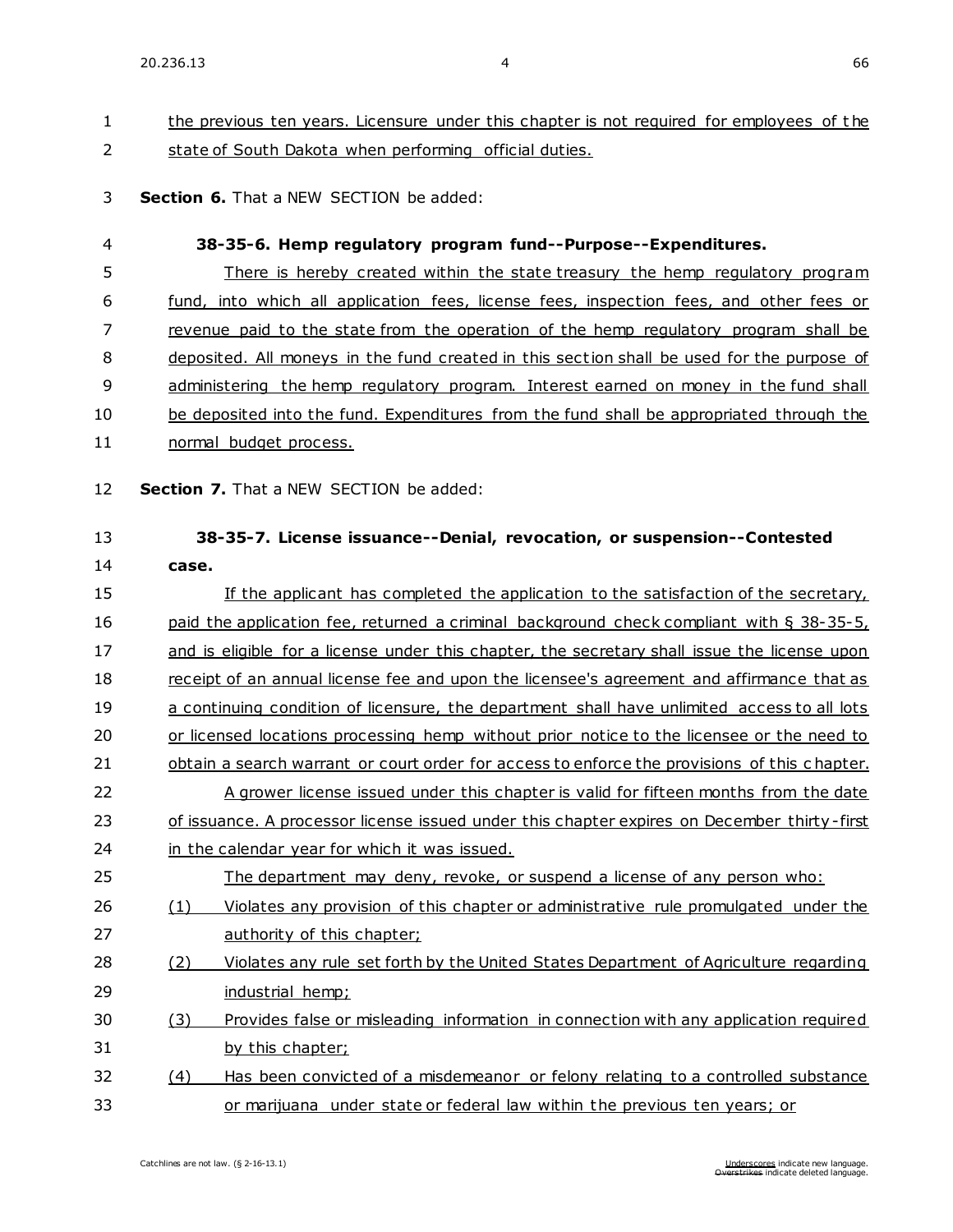1 (5) Has been charged with or convicted of a misdemeanor or felony relating to a 2 controlled substance or marijuana under state or federal law since the most recent

| 3  | criminal background check.                                                                                            |
|----|-----------------------------------------------------------------------------------------------------------------------|
| 4  | Any person whose license is denied, revoked, or suspended under this section may                                      |
| 5  | request a hearing pursuant to chapter 1-26.                                                                           |
| 6  | <b>Section 8.</b> That a NEW SECTION be added:                                                                        |
| 7  | 38-35-8. Planting--Documentation to be filed--Contents.                                                               |
| 8  | Within thirty days of planting, each grower licensee under this chapter shall file                                    |
| 9  | with the department documentation as required by the secretary in order to identify the                               |
| 10 | type and variety of each hemp seed planted with its corresponding lot. Any documentation                              |
| 11 | provided under this section is not an open record pursuant to chapter 1-27 and may not                                |
| 12 | be disclosed except to the Department of Public Safety or law enforcement. The                                        |
| 13 | department may make publicly available a list of all types and varieties of planted hemp                              |
| 14 | seed submitted to the department.                                                                                     |
| 15 | Section 9. That a NEW SECTION be added:                                                                               |
| 16 | 38-35-9. Entrance by department--Consent--Fee--Inspection, confiscation,                                              |
| 17 | and disposal--Costs--Liability for destruction--Records.                                                              |
| 18 | The secretary shall contract with the Department of Public Safety to conduct                                          |
| 19 | inspections and sampling of each lot and any processor location. The department and the                               |
| 20 | Department of Public Safety may enter on any land or other property where hemp is                                     |
| 21 | grown, produced, stored, or processed for the purpose of inspections, sample collection,                              |
| 22 | testing, or investigation while enforcing this chapter. Any person who holds a license under                          |
| 23 | this chapter is deemed to have given consent to the reasonable search and seizure of any                              |
| 24 | hemp without a warrant to determine the lawful amount of delta-9 tetrahydrocannabinol                                 |
| 25 | concentration and for enforcement of the provisions of this chapter.                                                  |
| 26 | The secretary shall assess a grower inspection fee per lot for grower licensees and                                   |
| 27 | shall assess a processor inspection fee per location for processor licensees.                                         |
| 28 | Any substance found to be in violation of this chapter is subject to confiscation and                                 |
| 29 | disposal at the direction of the Department of Public Safety. Any costs arising from the                              |
| 30 | destruction, confiscation, or disposal are the responsibility of the grower, producer,                                |
| 31 | processor, or owner of the substance. The state is not liable for any confiscation, seizure,                          |
| 32 | disposal, or destruction of any substance carried out under this chapter. Any testing,                                |
| 33 | inspection, and investigation results shall be provided to the licensee. Notice of any                                |
|    | Catchlines are not law. (§ 2-16-13.1)<br>Underscores indicate new language.<br>Overstrikes indicate deleted language. |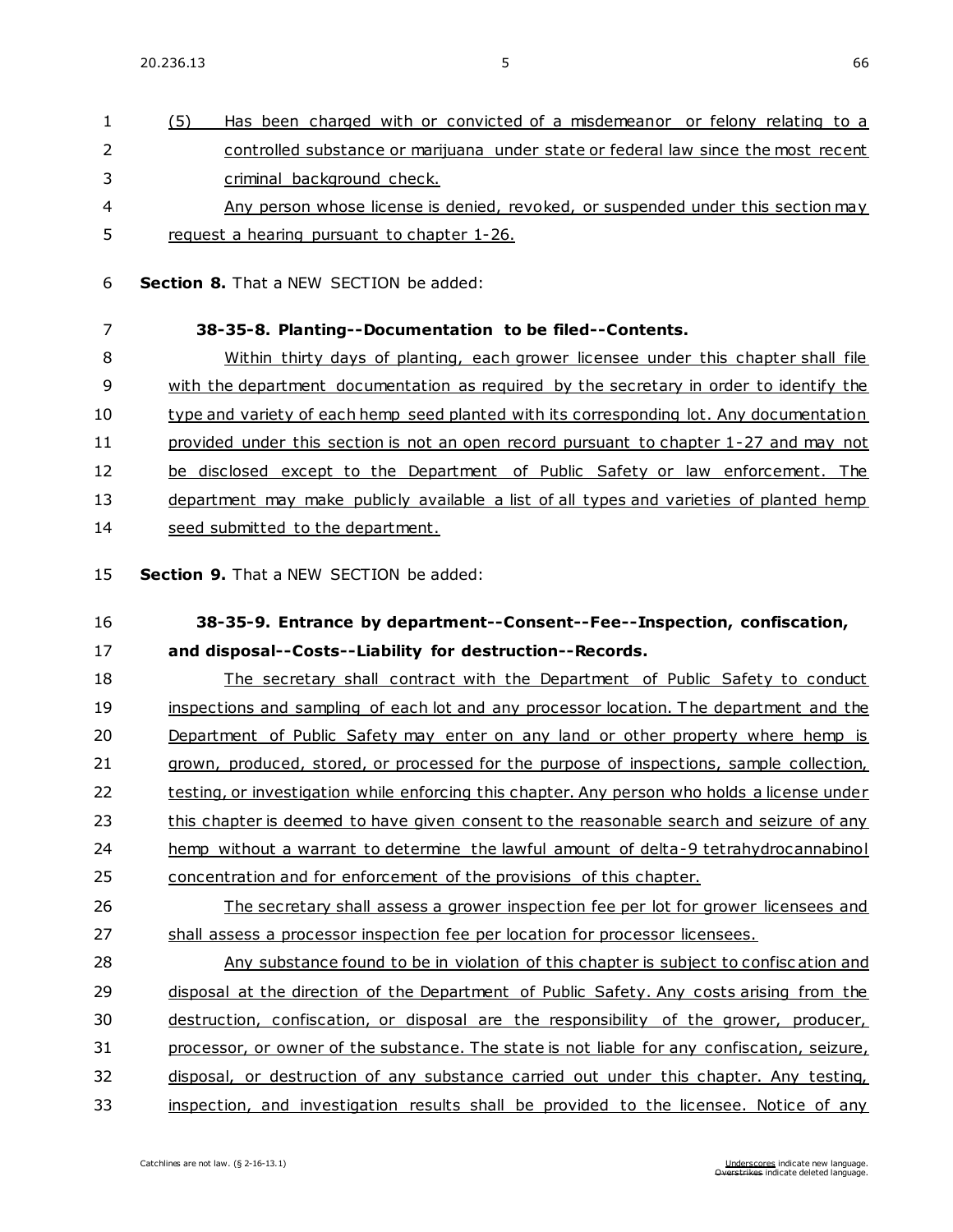## 1 violation shall be provided to the licensee in writing. Inspection and investigation records 2 are not open records pursuant to chapter [1-27.](https://sdlegislature.gov/Statutes/Codified_Laws/DisplayStatute.aspx?Type=Statute&Statute=1-27)

3 **Section 10.** That a NEW SECTION be added:

| 4        |     | 38-35-10. Inspection timing and procedure--Disclose information.                            |
|----------|-----|---------------------------------------------------------------------------------------------|
| 5        |     | Every lot of a grower licensee shall be inspected and samples collected no more             |
| 6        |     | than fifteen days before the hemp is harvested. The grower licensee shall contact the       |
| 7        |     | Department of Public Safety prior to harvest in order to ensure a reasonable amount of      |
| 8        |     | time to schedule an inspection. The grower licensee shall be present during the inspection. |
| 9        |     | No harvested lot of hemp shall be commingled with another harvested lot of hemp or other    |
| 10       |     | material except with documented prior written permission by the department or the United    |
| 11       |     | States Department of Agriculture. No hemp may leave the dominion of control of the          |
| 12       |     | grower licensee until the grower licensee receives a laboratory result from the department  |
| 13       |     | that confirms each lot complies with 7 U.S.C. Chapter 38, Subchapter VII, as provided in    |
| 14       |     | 7 C.F.R 990.70(d) and 990.71(d) in effect as of January 1, 2020.                            |
| 15       |     | Any location of the processor licensee may be subject to random inspection. The             |
| 16       |     | processor licensee shall be present during the inspection.                                  |
| 17<br>18 |     | Section 11. That a NEW SECTION be added:<br>38-35-11. Promulgation of rules--Fees.          |
| 19       |     | The department shall promulgate rules, pursuant to chapter 1-26, to:                        |
| 20       | (1) | <b>Establish application, application form, licensure, and renewal procedures;</b>          |
| 21       | (2) | <b>Establish requirements to prevent the spread of hemp and hemp seeds from</b>             |
| 22       |     | licensed land areas and provide for the assessment of costs for the remediation             |
| 23       |     | thereof;                                                                                    |
| 24       | (3) | Establish criteria and procedures for denial, revocation, or suspension of a license        |
| 25       |     | under this chapter;                                                                         |
| 26       | (4) | Make any modification or addition to the hemp regulatory program in order to                |
| 27       |     | comply with any federal statutes or any rules and regulations regarding hemp                |
| 28       |     | enacted or implemented by the United States Department of Agriculture;                      |
| 29       | (5) | Establish a nonrefundable annual license application fee not to exceed fifty dollars,       |
| 30       |     | an annual grower license fee not to exceed five hundred dollars, and an annual              |
| 31       |     | processor license fee not to exceed two thousand dollars;                                   |
| 32       | (6) | Establish procedures for the collection of planting and harvest data for each lot;          |
| 33       | (7) | Establish labeling requirements for hemp; and                                               |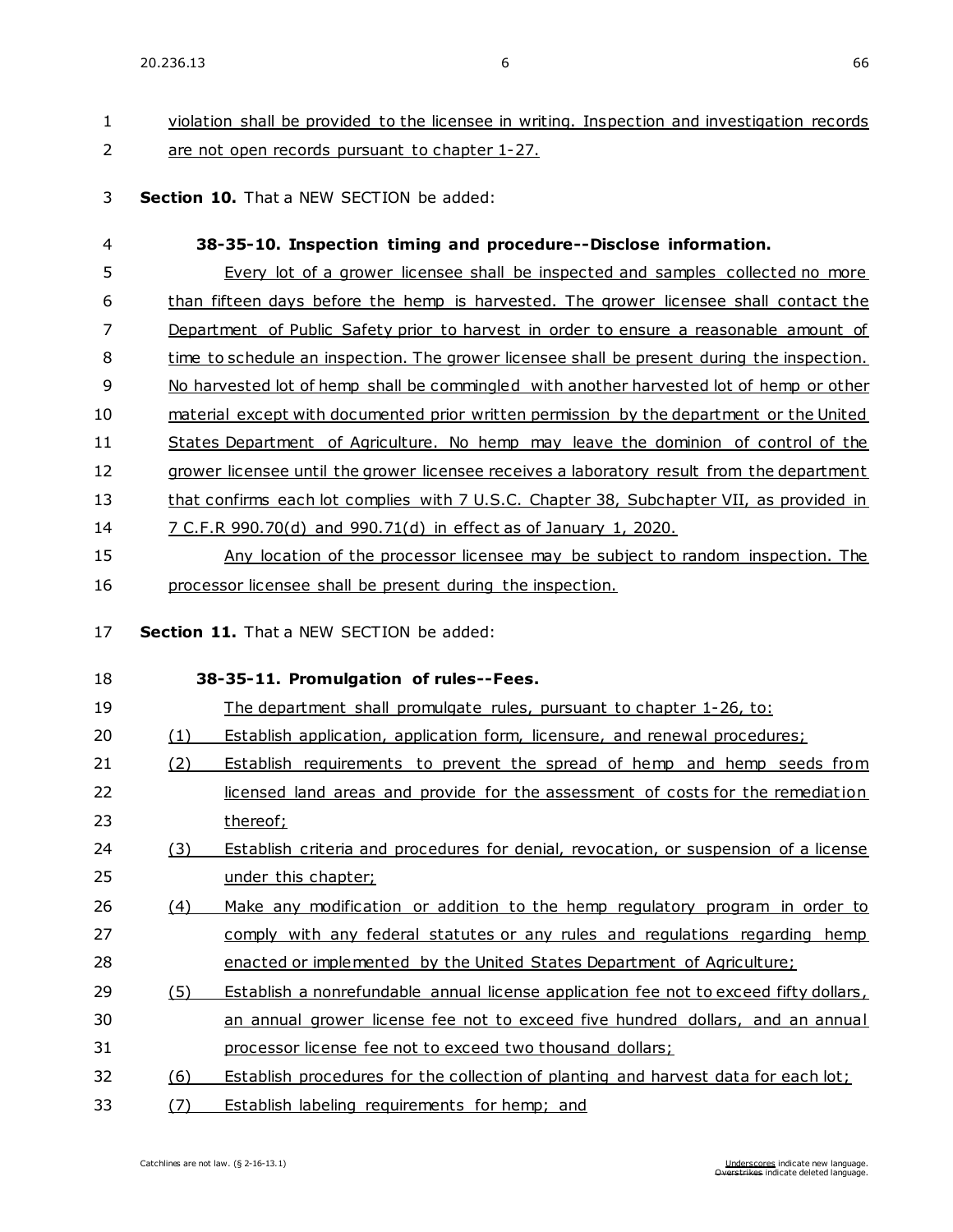| 1  | (8) Establish rules for corrective action for negligent and culpable violations of this         |  |
|----|-------------------------------------------------------------------------------------------------|--|
| 2  | chapter.                                                                                        |  |
| 3  | Section 12. That a NEW SECTION be added:                                                        |  |
| 4  | 38-35-12. Department of Health--Promulgation of rules.                                          |  |
| 5  | The Department of Health shall promulgate rules, pursuant to chapter 1-26, to:                  |  |
| 6  | Make any modification or addition to the hemp regulatory program in order to<br>(1)             |  |
| 7  | comply with any federal statutes or any rules and regulations regarding hemp                    |  |
| 8  | enacted or implemented by the United States Department of Agriculture; and                      |  |
| 9  | (2) Establish testing procedures to determine the lawful amount of delta-9                      |  |
| 10 | tetrahydrocannabinol concentration in hemp and certifying results.                              |  |
| 11 | Section 13. That a NEW SECTION be added:                                                        |  |
|    |                                                                                                 |  |
| 12 | 38-35-13. Department of Public Safety--Promulgation of rules.                                   |  |
| 13 | The Department of Public Safety shall promulgate rules, pursuant to chapter 1-26,               |  |
| 14 | <u>to:</u>                                                                                      |  |
| 15 | Make any modification or addition to the hemp regulatory program in order to<br>(1)             |  |
| 16 | comply with any federal statutes or any rules and regulations regarding hemp                    |  |
| 17 | enacted or implemented by the United States Department of Agriculture;                          |  |
| 18 | (2)<br><b>Establish inspection procedures and requirements, a grower inspection fee per lot</b> |  |
| 19 | not to exceed two hundred fifty dollars, and a processor inspection fee per any                 |  |
| 20 | processor location not to exceed five hundred dollars;                                          |  |
| 21 | (3)<br>Establish transportation and permit requirements including assessment of a permit        |  |
| 22 | fee not to exceed twenty-five dollars;                                                          |  |
| 23 | (4)<br>Establish sampling and testing procedures to determine the lawful amount of delta-       |  |
| 24 | 9 tetrahydrocannabinol concentration in hemp; and                                               |  |
| 25 | (5) Establish rules for corrective action for negligent and culpable violations of this         |  |
| 26 | chapter.                                                                                        |  |
| 27 | Section 14. That a NEW SECTION be added:                                                        |  |
| 28 | 38-35-14. Testing samples--Exceeding concentration--Destruction of lot.                         |  |
| 29 | All testing shall be conducted by a laboratory approved by the Drug Enforcement                 |  |
| 30 | Administration. If a test reveals a delta-9 tetrahydrocannabinol concentration of more          |  |
| 31 | than three-tenths of one percent but not more than five-tenths of one percent, the licensee     |  |
|    |                                                                                                 |  |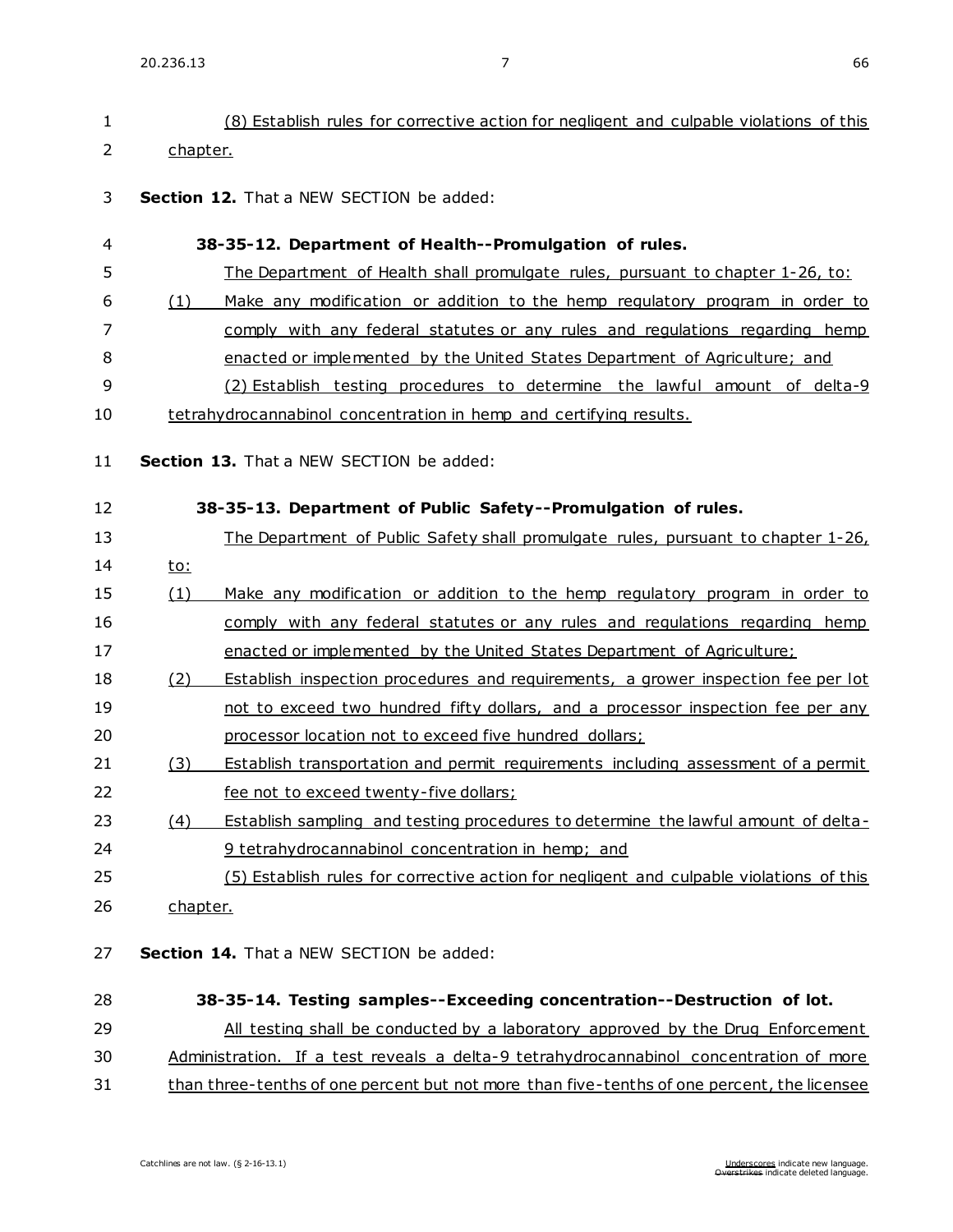| 1  | may request a retest at the licensee's expense. If, upon the retesting, the delta-9         |
|----|---------------------------------------------------------------------------------------------|
| 2  | tetrahydrocannabinol concentration exceeds three-tenths of one percent, the entire lot      |
| 3  | from which the noncompliant sample was collected shall be destroyed as provided by $\S$ 38- |
| 4  | $35 - 9.$                                                                                   |
|    |                                                                                             |
| 5  | Section 15. That a NEW SECTION be added:                                                    |
| 6  | 38-35-15. State hemp production plan--Submission to United States                           |
| 7  | Department of Agriculture--Establishment of program.                                        |
| 8  | The department shall work with the attorney general to develop a state hemp                 |
| 9  | production plan and submit the plan to the United States Department of Agriculture for      |
| 10 | approval of a program to license the growth, production, storage, processing, and           |
| 11 | transportation of industrial hemp in South Dakota. The department shall establish a         |
| 12 | program once approval is received by the United States Department of Agriculture.           |
| 13 | Section 16. That a NEW SECTION be added:                                                    |
| 14 | 38-15-16. Transportation--Consent to search and seizure--Inspection by law                  |
| 15 | enforcement--Penalty.                                                                       |
| 16 | Any transporter is deemed to have given consent to the reasonable search and                |
| 17 | seizure by law enforcement of any hemp without a warrant to determine the lawful amount     |
| 18 | of delta-9 tetrahydrocannabinol concentration. Any law enforcement officer may require      |
| 19 | any transporter to stop for the purposes of inspection. During a stop, a law enforcement    |
| 20 | officer may collect a sample of any hemp for the purpose of testing for any concentration   |
| 21 | of delta-9 tetrahydrocannabinol that exceeds three-tenths of one percent on a dry weight    |
| 22 | basis. Each sample collected by law enforcement may not exceed eight ounces.                |
| 23 | It is a Class 2 misdemeanor to transport industrial hemp, but not industrial hemp           |
| 24 | product, without appropriate documentation demonstrating compliance with an industrial      |
| 25 | hemp program of a federal, state, or tribal authority, in addition to any permit or         |
| 26 | documentation required by $\S$ 38-35-17.                                                    |
| 27 | Section 17. That a NEW SECTION be added:                                                    |
| 28 | 38-35-17. Transportation permit requirements--Two types of transportation                   |
| 29 | permits--Required documentation.                                                            |
| 30 | An industrial hemp transportation permit is required for any transporter traveling          |
| 31 | within or through the state. No person shall transport hemp in this state concurrently with |
|    |                                                                                             |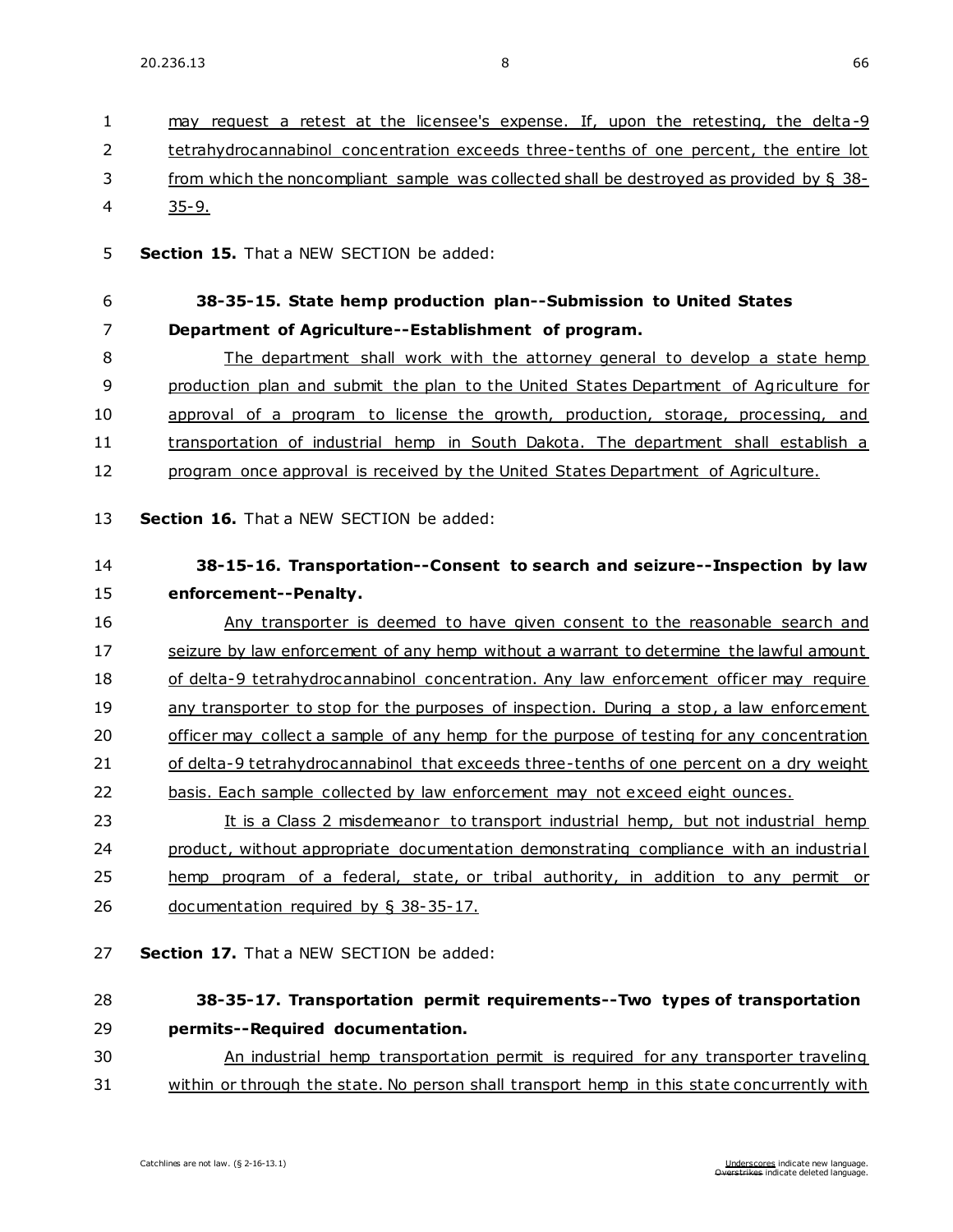any other plant material that is not hemp. During transportation, a transporter shall have the permit in the transporter's physical possession. The Department of Public Safety shall assess an industrial hemp transportation permit fee and the fee shall be deposited in the state highway fund. A transporter shall apply for an industrial hemp transportation permit on a form provided by the Department of Public Safety. The Department of Public Safety shall make available two types of an industrial hemp transportation permit. Grower licensees pursuant to § 38-35-3 may apply for the grower licensee transportation permit that shall be exclusively for the transportation of the grower licensee's industrial hemp from the land as described in the licensee's application to the

 storage location as described in the licensee's application. The grower licensee shall exercise dominion of control over the means of transportation and the storage location at all times. The grower licensee transportation permit is valid for the length of the grower 13 license. During transportation pursuant to the grower licensee transportation permit, the transporter may only be the grower licensee, a key participant, or a person working under contract with or under the direction of the grower licensee. The transporter shall have in 16 the transporter's physical possession a copy of the grower license under which the industrial hemp was grown or produced and a manifest that includes the following information about the industrial hemp being transported: the specific name and address 19 of the transporter, the specific lot from which the hemp was harvested, the destination storage location for the hemp, and the type of vehicle being used.

 All other transporters shall obtain the general hemp transportation permit. During 22 transportation pursuant to the general hemp transportation permit, the transporter shall have in the transporter's physical possession the following documentation:

24 (1) A copy of the license under which the industrial hemp was grown or produced;

- 25 (2) A laboratory report produced by a Drug Enforcement Administration-registered 26 laboratory that confirms the lot of origin of all hemp being transported complies with 7 U.S.C. Chapter 38, Subchapter VII, as provided in 7 C.F.R 990.70(d) and 990.71(d) in effect as of January 1, 2020;
- 29 (3) A signed affirmation from the licensee and the transporter that no illicit drugs or variations of hemp not explicitly authorized by 7 U.S.C. Chapter 38, Subchapter VII will be transported; and
- (4) A bill of lading or manifest that includes the shipment contents, the specific name 33 and address of the transporter, the specific name and address of the origin and lot of origin, the destination of the shipment, the total weight of the load, and the type of vehicle being used.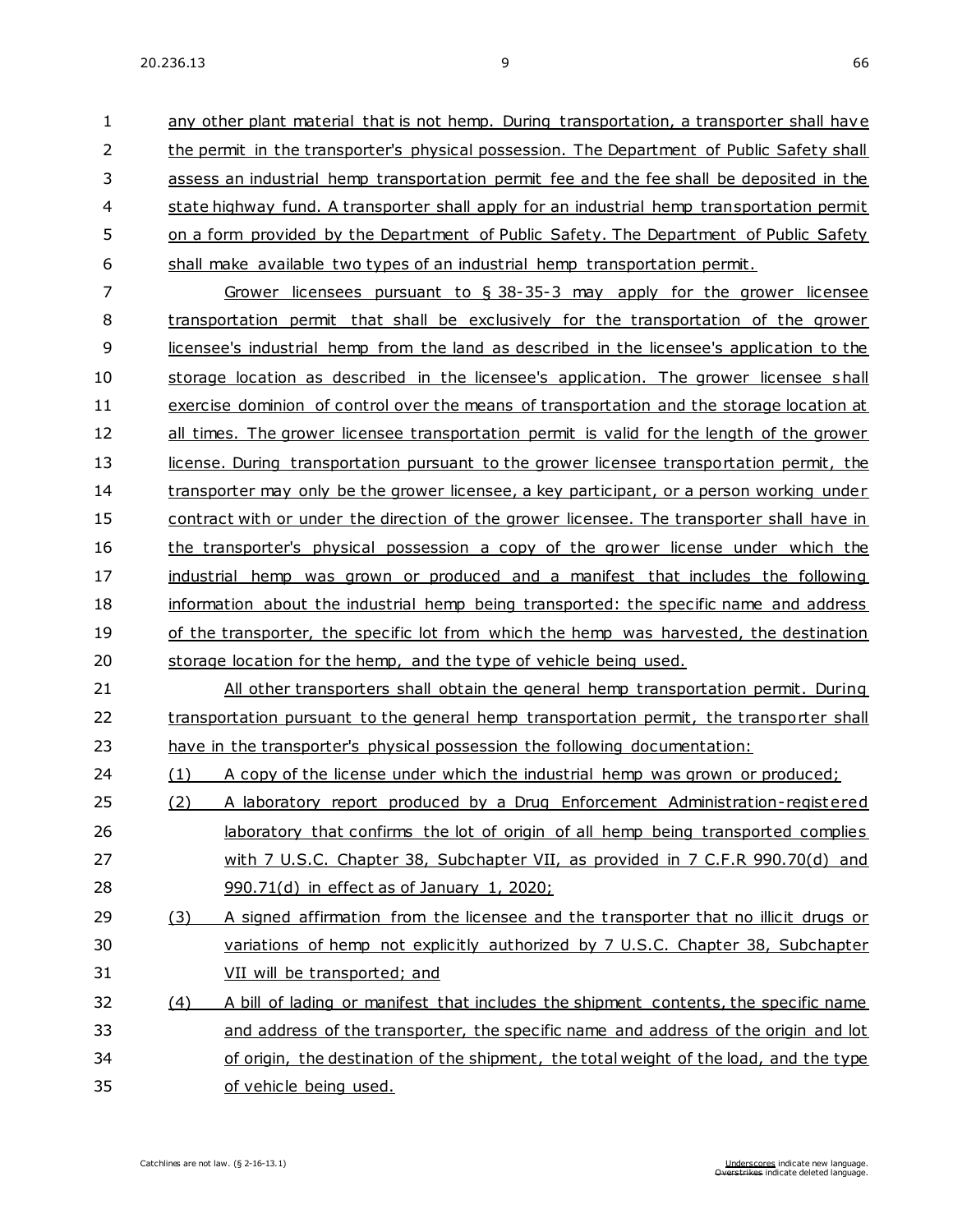A transporter, applying for either type of permit, shall submit a permit form to the

 Department of Public Safety at least five business days before the trip. A transporter who falsifies any information contained on a permit form submitted to the Department of Public Safety shall be reported to the hemp program under which the industrial hemp being transported was grown, in addition to any other sanction or criminal charge allowed under this chapter or title 22. Failure to physically possess an appropriate permit and all proper documentation is probable cause to believe that the substance being transported is subject to the provisions of § 38-35-9 and is probable cause to believe that the transporter is subject to the provisions of chapter [22-42.](https://sdlegislature.gov/Statutes/Codified_Laws/DisplayStatute.aspx?Type=Statute&Statute=22-42) No political subdivision, agency, law enforcement officer, or the state is liable for the seizure, spoilage, or destruction of any hemp shipment that does not meet the requirements of this chapter, regardless of whether 12 the shipment is later established to be industrial hemp. **Section 18.** That a NEW SECTION be added: **38-35-18. Rules of United States Department of Agriculture.** Each applicant, licensee, key participant, and transporter of industrial hemp, other than industrial hemp product, shall abide by any rules set forth by the United States 17 Department of Agriculture. **Section 19.** That a NEW SECTION be added:

# **38-35-19. Reporting to attorney general.**

20 The attorney general shall annually collect and compile information, statistical and otherwise, which will, as far as practicable, present an accurate survey and may be useful 22 in the study of the effect legalizing industrial hemp has had on controlled substance and 23 marijuana prosecutions in this state, including the extent and character of alleged crimes not prosecuted or dismissed, the operations of police in drug investigations, the charging 25 discretion of prosecuting attorneys, and the administration of criminal justice due to the legalization of industrial hemp. All information collected under this section shall be reported annually to the Governor and Legislature by December first each year.

**Section 20.** That a NEW SECTION be added:

### **38-35-20. Coordination with other government entities.**

The department, Department of Health, and Department of Public Safety may

provide to another state, local, tribal, or federal government entity, any specific licensee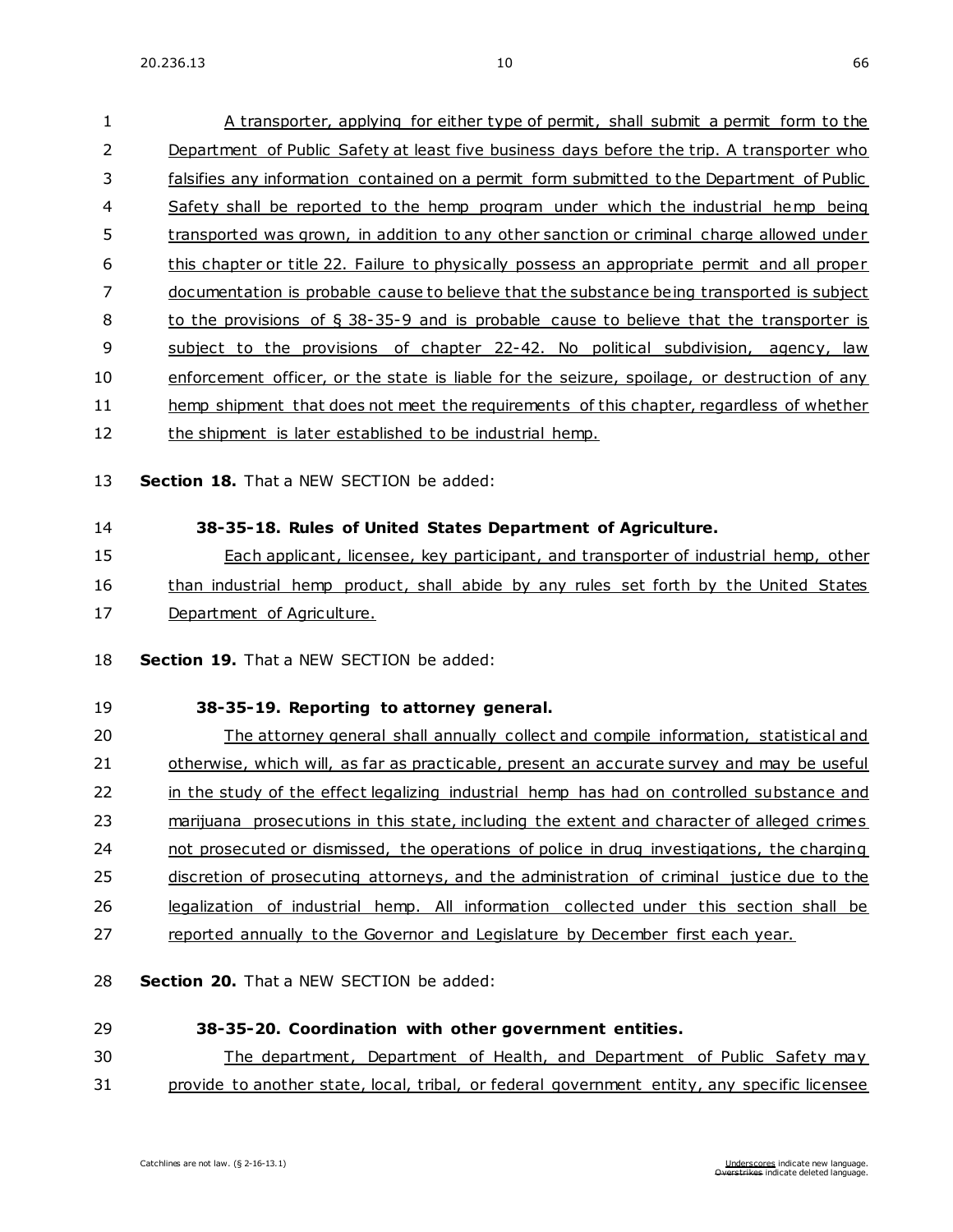or permittee information as may be necessary to verify the legality or compliance of any licensee or permitee under this chapter. Application for, and receipt of, a license or permit under this chapter serves as the applicant's consent to provide information without prior notice or disclosure to the applicant that the information will be or has been shared. **Section 21.** That a NEW SECTION be added: **38-35-21. Industrial hemp for smoking prohibited--Penalty.** The sale or use of industrial hemp for smoking or inhaling is prohibited. A violation of this section is a Class 1 misdemeanor. **Section 22.** [That § 22-42-1 be AMENDED:](https://sdlegislature.gov/Statutes/Codified_Laws/DisplayStatute.aspx?Type=Statute&Statute=22-42-1) **[22-42-1. D](https://sdlegislature.gov/Statutes/Codified_Laws/DisplayStatute.aspx?Type=Statute&Statute=22-42-1)efinitions.**  Terms used in this chapter mean: (1) "Controlled drug or substance," a drug or substance, or an immediate precursor of a drug or substance, listed in Schedules I through IV. The term includes an altered 14 state of a drug or substance listed in Schedules I through IV absorbed into the human body; (2) "Counterfeit substance," a controlled drug or substance which, or the container of 17 labeling of which, without authorization, bears the trade-mark, trade name, or other identifying mark, imprint, number, or device, or any likeness thereof, of a manufacturer, distributor, or dispenser other than the person or persons who manufactured, distributed, or dispensed such substance and which thereby falsely 21 purports or is represented to be the product of, or to have been distributed by, such other manufacturer, distributor, or dispenser; (3) "Deliver" or "delivery," the actual or constructive transfer of a controlled drug, substance, or marijuana whether or not there exists an agency relationship; (4) "Dispense," to deliver a controlled drug or substance to the ultimate user or human research subject by or pursuant to the lawful order of a practitioner, including the prescribing, administering, packaging, labeling, or compounding necessary to prepare the substance for such delivery, and a dispenser is one who dispenses; 29 (5) "Distribute," to deliver a controlled drug, substance, or marijuana. Distribution means the delivery of a controlled drug, substance, or marijuana; (6) "Manufacture," the production, preparation, propagation, compounding, or processing of a controlled drug or substance, either directly or indirectly by extraction from substances of natural origin, or independently by means of chemical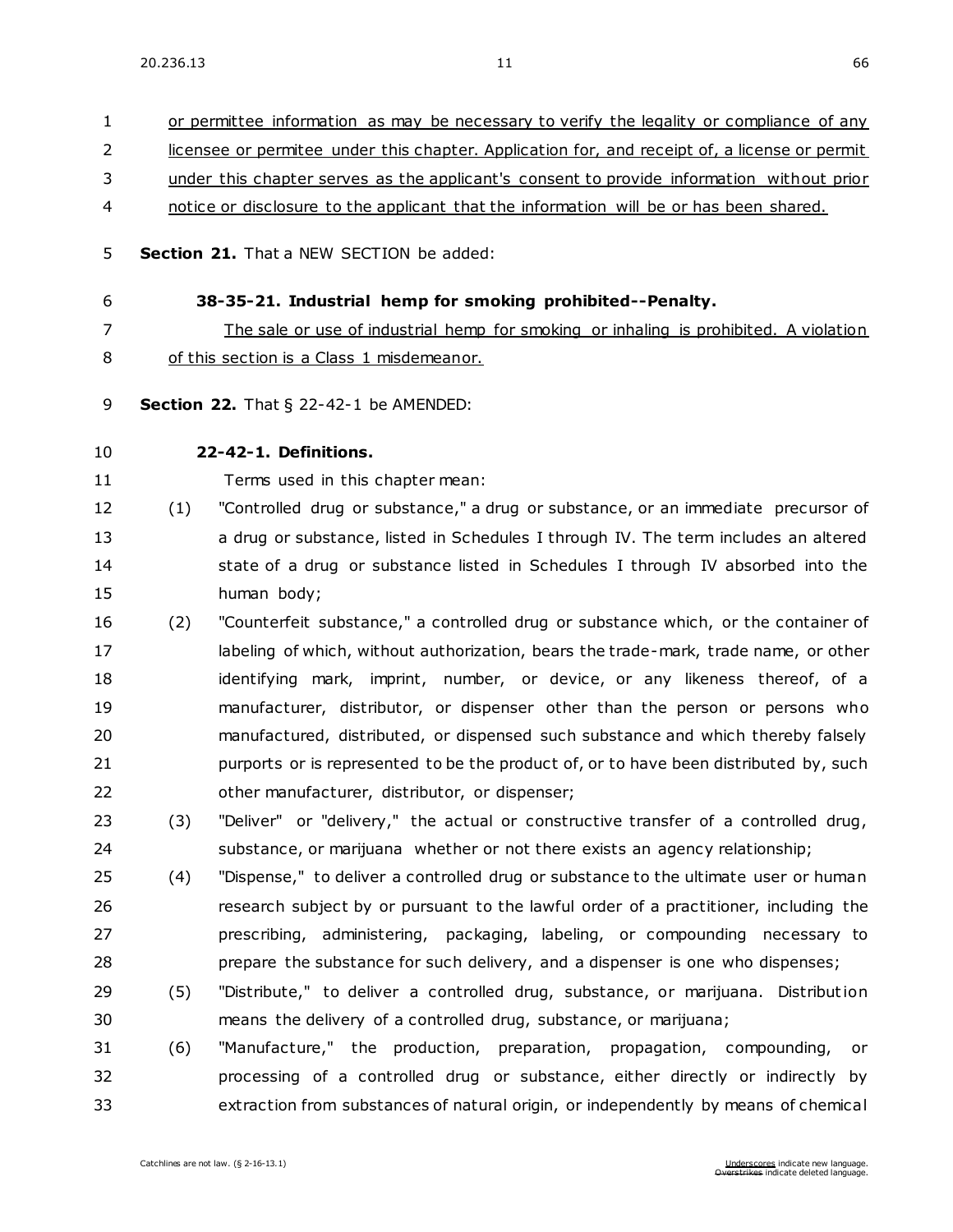synthesis or by a combination of extraction and chemical synthesis. A manufacturer includes any person who packages, repackages, or labels any container of any controlled drug or substance, except practitioners who dispense or compound prescription orders for delivery to the ultimate user;

- (7) "Marijuana," all parts of any plant of the genus cannabis, whether growing or not, in its natural and unaltered state, except for drying or c uring and crushing or crumbling. The term includes an altered state of marijuana absorbed into the human body. The term does not include fiber produced from the mature stalks of such **plant, or oil or cake made from the seeds of such plant.** The term does not include 10 the plant Cannabis sativa L. and any part of that plant, including the seeds thereof and all derivatives, extracts, cannabinoids, isomers, acids, salts, and salts of 12 isomers, whether growing or not, with a delta-9 tetrahydrocannabinol concentration 13 of not more than three-tenths of one percent on a dry weight basis;
- (8) "Practitioner," a doctor of medicine, osteopathy, podiatry, dentistry, optometry, or veterinary medicine licensed to practice his profession, or pharmacists licensed to practice their profession; physician's assistants certified to practice their profession; government employees acting within the scope of their employment; and persons permitted by certificates issued by the Department of Health to distribute, dispense, conduct research with respect to, or administer a substance controlled by chapter [34-20B;](https://sdlegislature.gov/Statutes/Codified_Laws/DisplayStatute.aspx?Type=Statute&Statute=34-20B)
- (9) "Precursor" or "immediate precursor," a substance which the Department of Health has found to be and by rule designates as being a principal compound commonly used or produced primarily for use, and which is an immediate chemical intermediary used or likely to be used, in the manufacture of a controlled drug or substance, the control of which is necessary to prevent, curtail, or limit such manufacture;
- (10) "Schedule I," "Schedule II," "Schedule III," and "Schedule IV," those schedules of drugs, substances, and immediate precursors listed in chapter [34-20B;](https://sdlegislature.gov/Statutes/Codified_Laws/DisplayStatute.aspx?Type=Statute&Statute=34-20B)
- (11) "Ultimate user," a person who lawfully possesses a controlled drug or substance for that person's own use or for the use of a member of that person's household or for administration to an animal owned by that person or by a member of that person's household.
- **Section 23.** [That § 34-20B-1 be AMENDED:](https://sdlegislature.gov/Statutes/Codified_Laws/DisplayStatute.aspx?Type=Statute&Statute=34-20B-1)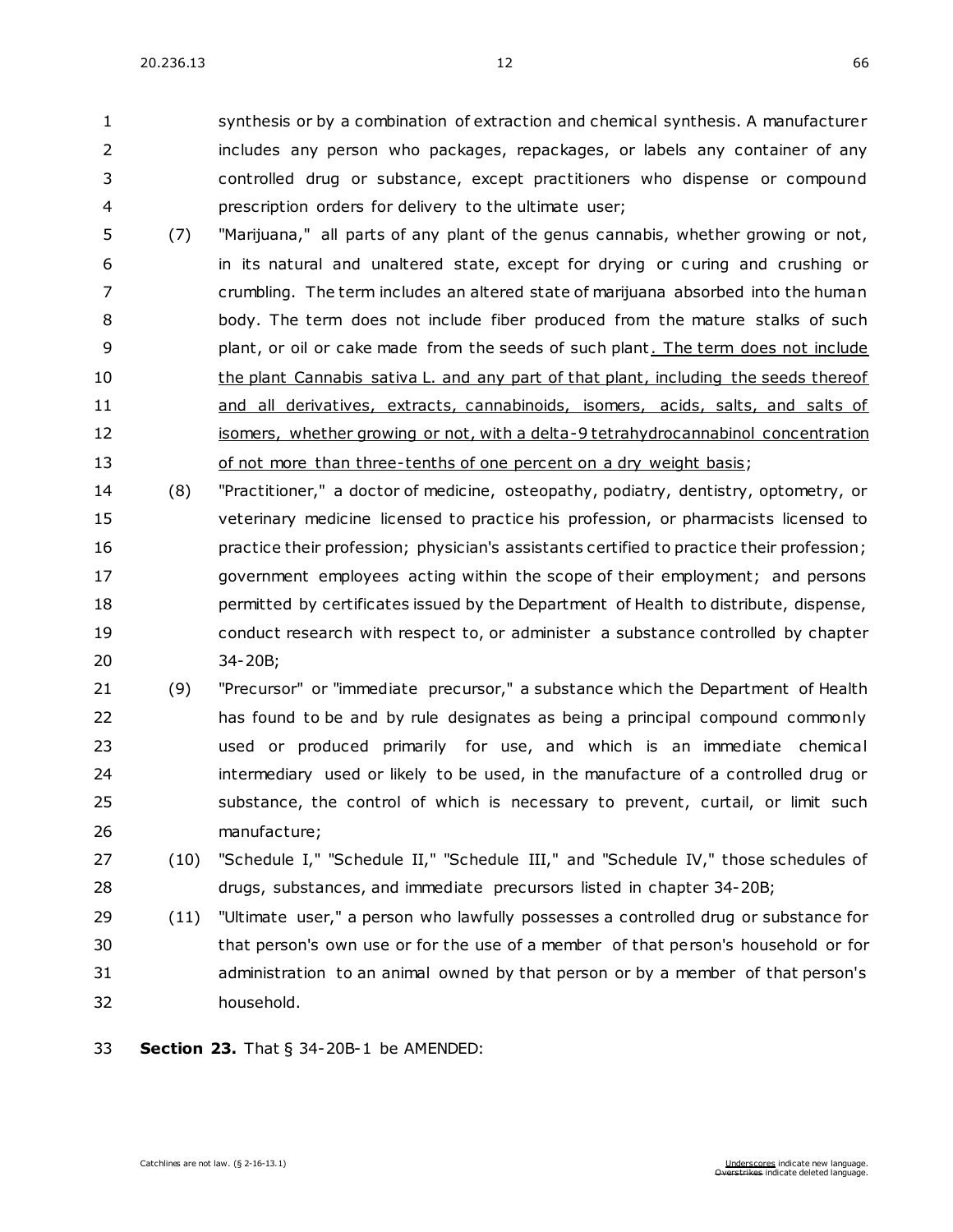#### **[34-20B-1. D](https://sdlegislature.gov/Statutes/Codified_Laws/DisplayStatute.aspx?Type=Statute&Statute=34-20B-1)efinitions.**

Terms as used in this chapter mean:

- (1) "Administer," to deliver a controlled drug or substance to the ultimate user or human research subject by injection, inhalation, or ingestion, or by any other means;
- (2) "Agent," an authorized person who acts on behalf of or at the direction of a manufacturer, distributor, or dispenser and includes a common or contract carrier, public warehouseman, or employee thereof;
- (3) "Control," to add, remove, or change the placement of a drug, substance, or immediate precursor under §§ [34-20B-27](https://sdlegislature.gov/Statutes/Codified_Laws/DisplayStatute.aspx?Type=Statute&Statute=34-20B-27) and [34-20B-28;](https://sdlegislature.gov/Statutes/Codified_Laws/DisplayStatute.aspx?Type=Statute&Statute=34-20B-28)
- (4) "Counterfeit substance," a controlled drug or substance which, or the container or 12 labeling of which, without authorization, bears the trademark, trade name, or other 13 identifying mark, imprint, number, or device, or any likeness thereof, of a manufacturer, distributor, or dispenser other than the person or persons who manufactured, distributed, or dispensed such substance and which thereby falsely 16 purports or is represented to be the product of, or to have been distributed by, such other manufacturer, distributor, or dispenser;
- (5) "Deliver" or "delivery," the actual, constructive, or attempted transfer of a controlled drug, substance, or marijuana whether or not there exists an agency relationship;
- (6) "Department," the Department of Health created by chapter [1-43;](https://sdlegislature.gov/Statutes/Codified_Laws/DisplayStatute.aspx?Type=Statute&Statute=1-43)
- (7) "Dispense," to deliver a controlled drug or substance to the ultimate user or human research subject by or pursuant to the lawful order of a practitioner, including the prescribing, administering, packaging, labeling, or compounding necessary to prepare the substance for such delivery, and a dispenser is one who dispenses;
- (8) "Distribute," to deliver a controlled drug, substance, or marijuana. A distributor is a person who delivers a controlled drug, substance, or marijuana;
- 28 (9) "Hashish," the resin extracted from any part of any plant of the genus cannabis $_7$ 29 commonly known as the marijuana plant that contains a delta-9 tetrahydrocannabinol concentration of more than three-tenths of one percent on a dry weight basis;
- (10) "Imprisonment," imprisonment in the state penitentiary unless the penalty specifically provides for imprisonment in the county jail;
- (11) "Manufacture," the production, preparation, propagation, compounding, or processing of a controlled drug or substance, either directly or indirectly by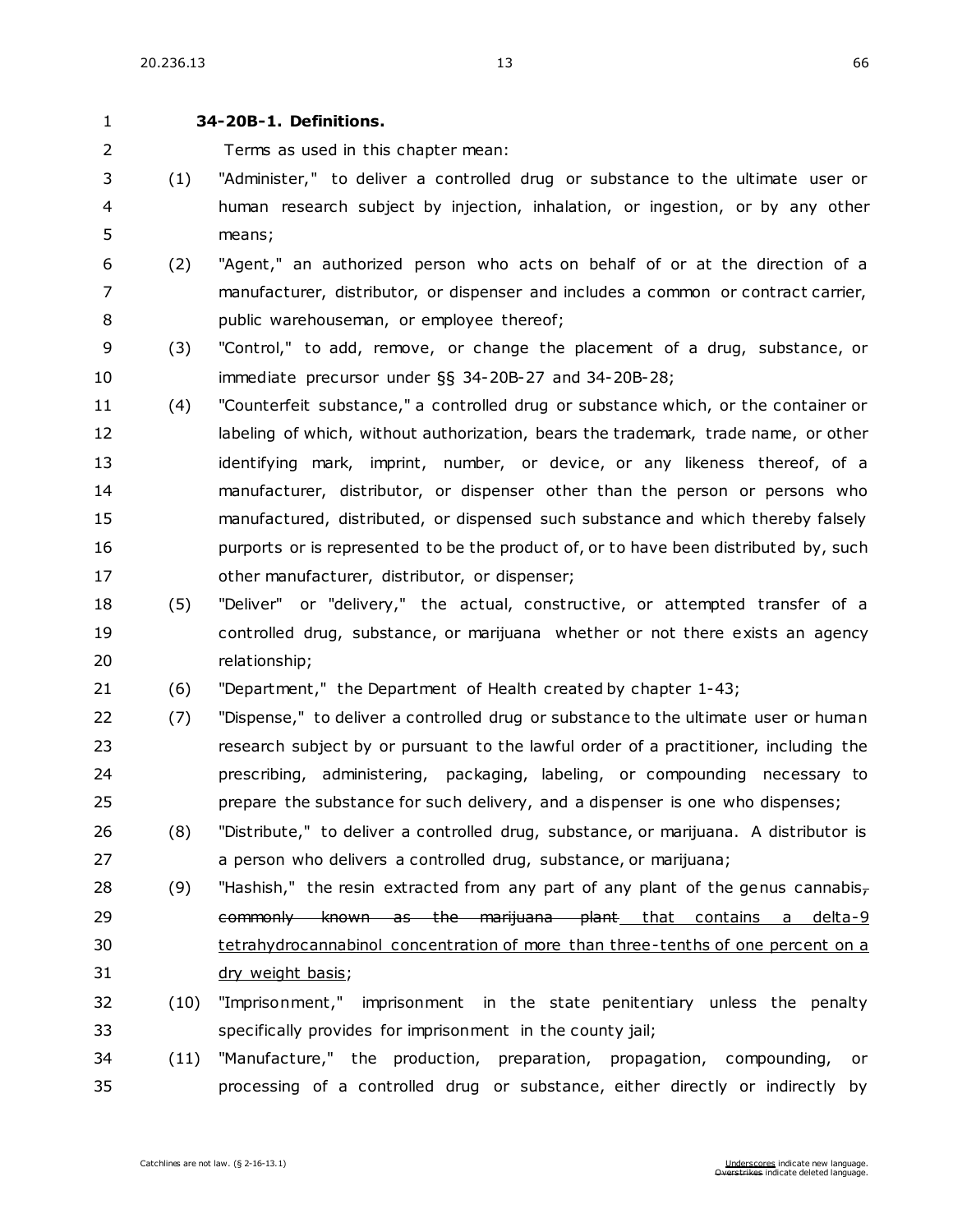extraction from substances of natural origin, or independently by means of chemical synthesis or by a combination of extraction and chemical synthesis. A manufacturer includes any person who packages, repackages, or labels any container of any controlled drug or substance, except practitioners who dispense or compound prescription orders for delivery to the ultimate consumer;

- (12) "Marijuana," all parts of any plant of the genus cannabis, whether growing or not; the seeds thereof; and every compound, manufacture, salt, derivative, mixture, or preparation of such plant or its seeds. The term does not include fiber produced from the mature stalks of the plant, or oil or cake made from the seeds of the plant, 10  $\sigma$  or the resin when extracted from any part of the plant or cannabidiol<sub>7</sub> in a drug **product approved by the United States Food and Drug Administration.** The term 12 does not include the plant Cannabis sativa L. and any part of that plant, including the seeds thereof and all derivatives, extracts, cannabinoids, isomers, acids, salts, and salts of isomers, whether growing or not, with a delta-9 tetrahydrocannabinol concentration of not more than three-tenths of one percent on a dry weight basis;
- (13) "Narcotic drug," any of the following, whether produced directly or indirectly by extraction from substances of vegetable origin or independently by means of chemical synthesis, or by a combination of extraction and chemical synthesis:
- 

19 (a) Opium, coca leaves, and opiates;

- (b) A compound, manufacture, salt, derivative, or preparation of opium, coca 21 leaves, or opiates;
- (c) A substance (and any compound, manufacture, salt, derivative, or preparation thereof) which is chemically identical with any of the substances referred to in subsections (a) and (b) of this subdivision;
- except that the term, narcotic drug, as used in this chapter does not include decocainized coca leaves or extracts of coca leaves, which extracts do not contain cocaine or ecgonine;
- (14) "Opiate" or "Opioid," any controlled drug or substance having an addiction- sustaining liability similar to morphine or being capable of conversion into a drug having such addiction-forming or addiction-sustaining liability;
- (15) "Opium poppy," the plant of the species papaver somniferum L., except the seeds thereof;
- (16) "Person," any corporation, association, limited liability company, partnership or one or more individuals;
- (17) "Poppy straw," all parts, except the seeds, of the opium poppy, after mowing;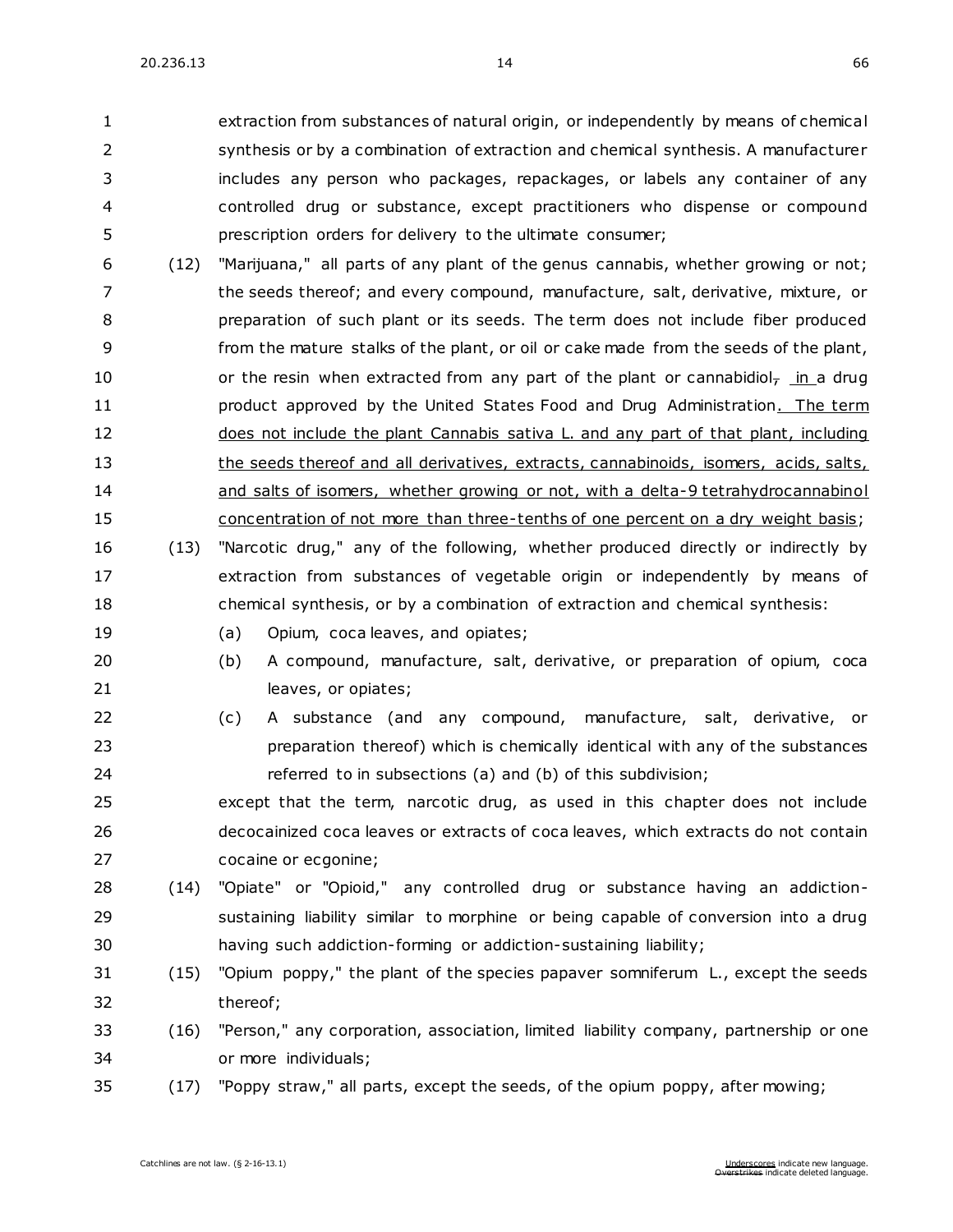20.236.13 15 66

| $\mathbf{1}$   | (18)                 | "Practitioner," a doctor of medicine, osteopathy, podiatry, optometry, dentistry, or    |  |
|----------------|----------------------|-----------------------------------------------------------------------------------------|--|
| $\overline{2}$ |                      | veterinary medicine licensed to practice their profession, or pharmacists licensed to   |  |
| 3              |                      | practice their profession; physician assistants certified to practice their profession; |  |
| 4              |                      | certified nurse practitioners and certified nurse midwives to practice their            |  |
| 5              |                      | profession; government employees acting within the scope of their employment;           |  |
| 6              |                      | and persons permitted by certificates issued by the department to distribute,           |  |
| 7              |                      | dispense, conduct research with respect to, or administer a substance controlled by     |  |
| 8              |                      | this chapter;                                                                           |  |
| 9              | (18A)(19)            | "Prescribe," an order of a practitioner for a controlled drug or substance.             |  |
| 10             | $\frac{(19)(20)}{2}$ | "Production," the manufacture, planting, cultivation, growing, or harvesting            |  |
| 11             |                      | of a controlled drug or substance;                                                      |  |
| 12             | $\frac{(20)(21)}{2}$ | "State," the State of South Dakota;                                                     |  |
| 13             | $\frac{(21)(22)}{2}$ | "Ultimate user," a person who lawfully possesses a controlled drug or                   |  |
| 14             |                      | substance for personal use or for the use of a member of the person's household or      |  |
| 15             |                      | for administration to an animal owned by the person or by a member of the person's      |  |
| 16             |                      | household;                                                                              |  |
| 17             | $\frac{(22)(23)}{2}$ | "Controlled substance analogue," any of the following:                                  |  |
| 18             | (a)                  | A substance that differs in its chemical structure to a controlled substance            |  |
| 19             |                      | listed in or added to the schedule designated in schedule I or II only by               |  |
| 20             |                      | substituting one or more hydrogens with halogens or by substituting one                 |  |
| 21             |                      | halogen with a different halogen; or                                                    |  |
| 22             | (b)                  | A substance that is an alkyl homolog of a controlled substance listed in or             |  |
| 23             |                      | added to schedule I or II; or                                                           |  |
| 24             | (c)                  | A substance intended for human consumption; and                                         |  |
| 25             |                      | The chemical structure of which is substantially similar to the chemical<br>(i)         |  |
| 26             |                      | structure of a controlled substance in schedule I or II;                                |  |
| 27             |                      | Which has a stimulant, depressant, or hallucinogenic effect on the<br>(ii)              |  |
| 28             |                      | central nervous system that is substantially similar to or greater than                 |  |
| 29             |                      | the stimulant, depressant, or hallucinogenic effect on the central                      |  |
| 30             |                      | nervous system of a controlled substance in schedule I or II; or                        |  |
| 31             |                      | With respect to a particular person, which such person represents or<br>(iii)           |  |
| 32             |                      | intends to have a stimulant, depressant, or hallucinogenic effect on the                |  |
| 33             |                      | central nervous system that is substantially similar to or greater than                 |  |
| 34             |                      | the stimulant, depressant, or hallucinogenic effect on the central                      |  |
| 35             |                      | nervous system of a controlled substance in schedule I or II;                           |  |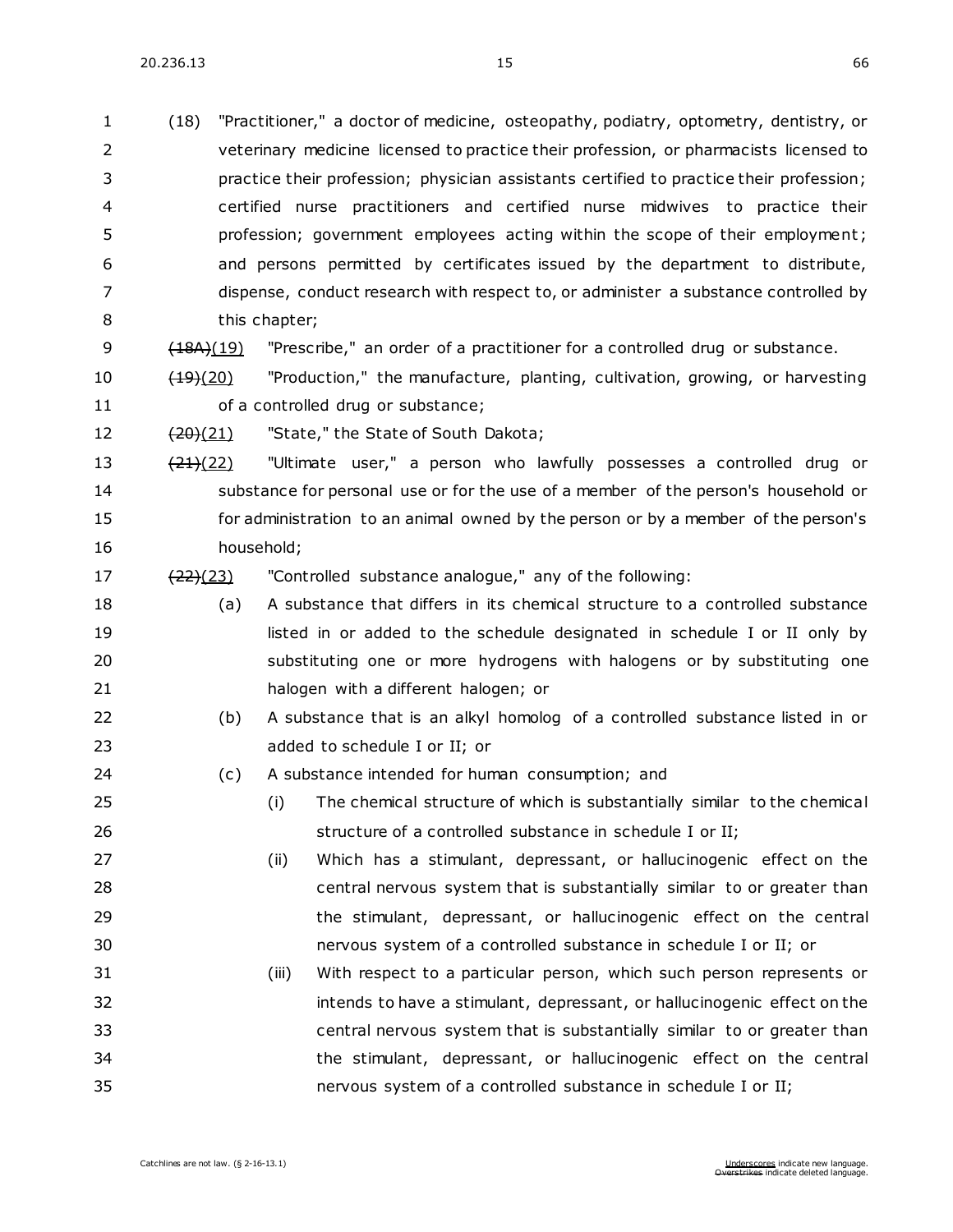| 1              | However, the term, controlled substance analogue, does not include a controlled |                                                                                             |  |  |  |
|----------------|---------------------------------------------------------------------------------|---------------------------------------------------------------------------------------------|--|--|--|
| $\overline{2}$ | substance or any substance for which there is an approved new drug application. |                                                                                             |  |  |  |
| 3              |                                                                                 | <b>Section 24.</b> That $\S$ 34-20B-14 be AMENDED:                                          |  |  |  |
| 4              | 34-20B-14. Hallucinogenic substances specifically included in Schedule I.       |                                                                                             |  |  |  |
| 5              |                                                                                 | Any material, compound, mixture, or preparation which contains any quantity of              |  |  |  |
| 6              |                                                                                 | the following hallucinogenic substances, their salts, isomers, and salts of isomers, is     |  |  |  |
| 7              |                                                                                 | included in Schedule I, unless specifically excepted, whenever the existence of such salts, |  |  |  |
| 8              |                                                                                 | isomers, and salts of isomers is possible within the specific chemical designation:         |  |  |  |
| 9              | (1)                                                                             | Bufotenine;                                                                                 |  |  |  |
| 10             | (2)                                                                             | Diethyltryptamine (DET);                                                                    |  |  |  |
| 11             | (3)                                                                             | Dimethyltryptamine (DMT);                                                                   |  |  |  |
| 12             | (4)                                                                             | 5-methoxy-N, N-Dimethyltryptamine (5-MeO-DMT);                                              |  |  |  |
| 13             | (5)                                                                             | 5-methoxy-3, 4-methylenedioxy amphetamine;                                                  |  |  |  |
| 14             | (6)                                                                             | 4-bromo-2, 5-dimethoxyamphetamine;                                                          |  |  |  |
| 15             | (7)                                                                             | 4-methoxyamphetamine;                                                                       |  |  |  |
| 16             | (8)                                                                             | 4-methoxymethamphetamine;                                                                   |  |  |  |
| 17             | (9)                                                                             | 4-methyl-2, 5-dimethoxyamphetamine;                                                         |  |  |  |
| 18             | (10)                                                                            | Hashish and hash oil;                                                                       |  |  |  |
| 19             | (11)                                                                            | Ibogaine;                                                                                   |  |  |  |
| 20             | (12)                                                                            | Lysergic acid diethylamide;                                                                 |  |  |  |
| 21             | (13)                                                                            | Mescaline;                                                                                  |  |  |  |
| 22             | (14)                                                                            | N-ethyl-3-piperidyl benzilate;                                                              |  |  |  |
| 23             | (15)                                                                            | N-methyl-3-piperidyl benzilate;                                                             |  |  |  |
| 24             |                                                                                 | (16) 1-(-(2-thienyl)cyclohexyl) piperidine (TCP);                                           |  |  |  |
| 25             | (17)                                                                            | Peyote, except that when used as a sacramental in services of the Native American           |  |  |  |
| 26             |                                                                                 | church in a natural state which is unaltered except for drying or curing and cutting        |  |  |  |
| 27             |                                                                                 | or slicing, it is hereby excepted;                                                          |  |  |  |
| 28             | (18)                                                                            | Psilocybin;                                                                                 |  |  |  |
| 29             | (19)                                                                            | Psilocyn;                                                                                   |  |  |  |
| 30             | (20)                                                                            | Tetrahydrocannabinol, other than that which occurs in industrial hemp as defined            |  |  |  |
| 31             |                                                                                 | in $\S$ 38-35-1 or marijuana in its natural and unaltered state, including any              |  |  |  |
| 32             |                                                                                 | compound, except nabilone or compounds listed under a different schedule,                   |  |  |  |
| 33             |                                                                                 | structurally derived from 6,6N dimethyl-benzo[c]chromene by substitution at the             |  |  |  |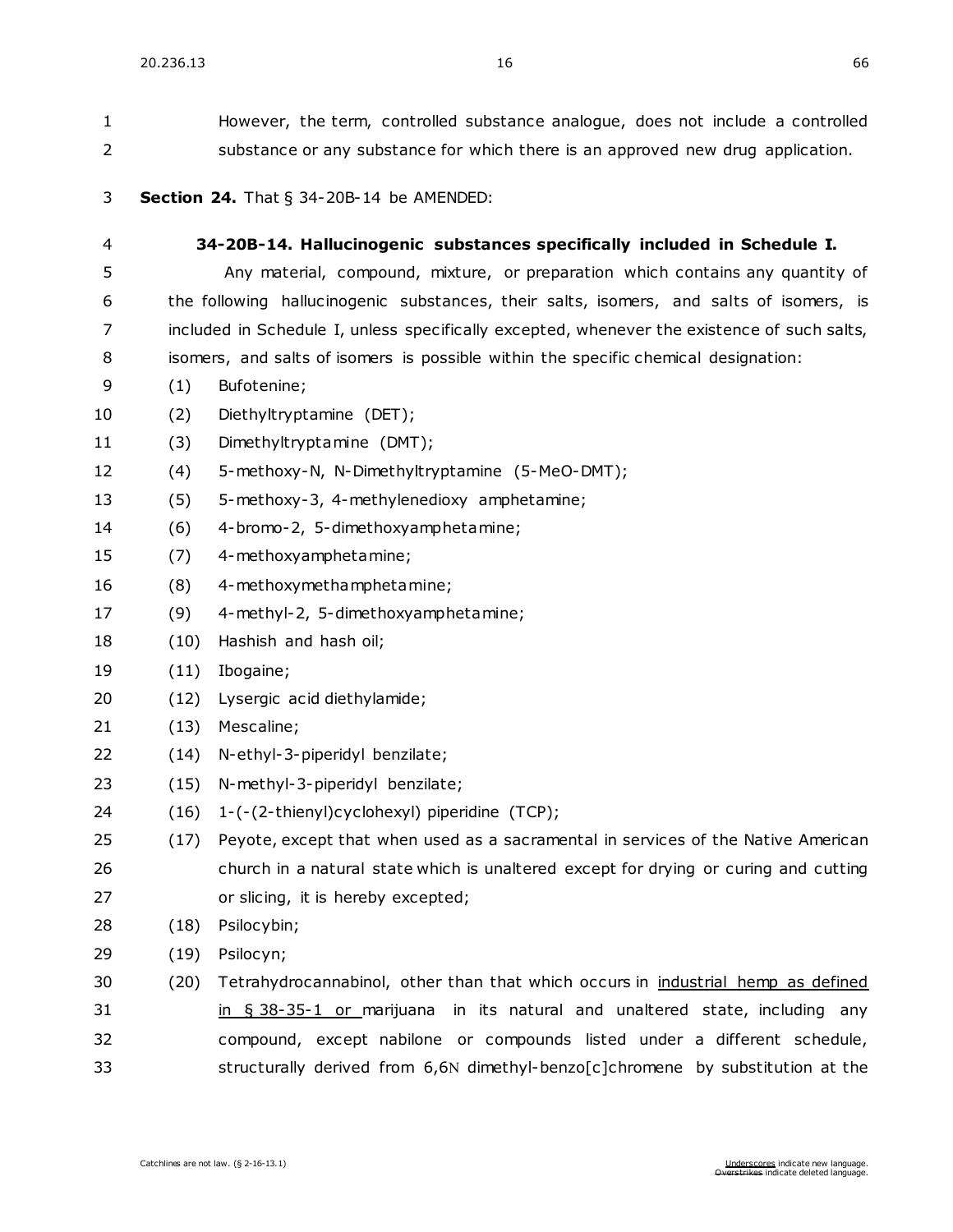| 1  |      | 3-position with either alkyl (C3 to C8), methyl cycloalkyl, or adamantyl groups,      |  |  |
|----|------|---------------------------------------------------------------------------------------|--|--|
| 2  |      | whether or not the compound is further modified in any of the following ways:         |  |  |
| 3  |      | By partial to complete saturation of the C-ring; or<br>(a)                            |  |  |
| 4  |      | By substitution at the 1-position with a hydroxyl or methoxy group; or<br>(b)         |  |  |
| 5  |      | By substitution at the 9-position with a hydroxyl, methyl, or methylhydoxyl<br>(c)    |  |  |
| 6  |      | group; or                                                                             |  |  |
| 7  |      | (d)<br>By modification of the possible 3-alkyl group with a 1,1N dimethyl moiety, a   |  |  |
| 8  |      | 1,1N cyclic moiety, an internal methylene group, an internal acetylene group,         |  |  |
| 9  |      | or a terminal halide, cyano, azido, or dimethylcarboxamido group.                     |  |  |
| 10 |      | Some trade and other names: JWH-051; JWH-057; JWH-133; JWH-359; HHC; AM-              |  |  |
| 11 |      | 087; AM-411; AM-855, AM-905; AM-906; AM-2389; HU-210; HU-211; HU-243;                 |  |  |
| 12 |      | HU-336;                                                                               |  |  |
| 13 | (21) | 3, 4, 5-trimethoxy amphetamine;                                                       |  |  |
| 14 | (22) | 3, 4-methylenedioxy amphetamine;                                                      |  |  |
| 15 | (23) | 3-methoxyamphetamine;                                                                 |  |  |
| 16 | (24) | 2, 5-dimethoxyamphetamine;                                                            |  |  |
| 17 | (25) | 2-methoxyamphetamine;                                                                 |  |  |
| 18 | (26) | 2-methoxymethamphetamine;                                                             |  |  |
| 19 | (27) | 3-methoxymethamphetamine;                                                             |  |  |
| 20 | (28) | Phencyclidine;                                                                        |  |  |
| 21 | (29) | 3, 4-methylenedioxymethamphetamine (MDMA);                                            |  |  |
| 22 | (30) | 3, 4-methylenedioxy-N-ethylamphetamine;                                               |  |  |
| 23 | (31) | N-hydroxy-3, 4-methylenedioxyamphetamine;                                             |  |  |
| 24 | (32) | 4-methylaminorex (also known as 2-Amino-4-methyl/x-5-phenyl-2-oxazoline);             |  |  |
| 25 | (33) | 2,5 Dimethoxy-4-ethylamphetamine;                                                     |  |  |
| 26 | (34) | N, N-Dimethylamphetamine;                                                             |  |  |
| 27 | (35) | 1-(1-(2-thienyl)cyclohexyl)pyrrolidine;                                               |  |  |
| 28 | (36) | Aminorex;                                                                             |  |  |
| 29 | (37) | Cathinone and other variations, defined as any compound, material, mixture,           |  |  |
| 30 |      | preparation or other product unless listed in another schedule or an approved FDA     |  |  |
| 31 |      | drug (e.g. buproprion, pyrovalerone), structurally derived from 2-aminopropan-1-      |  |  |
| 32 |      | one by substitution at the 1-position with either phenyl, naphthyl, or thiophene ring |  |  |
| 33 |      | systems, whether or not the compound is further modified in any of the following      |  |  |
| 34 |      | ways:                                                                                 |  |  |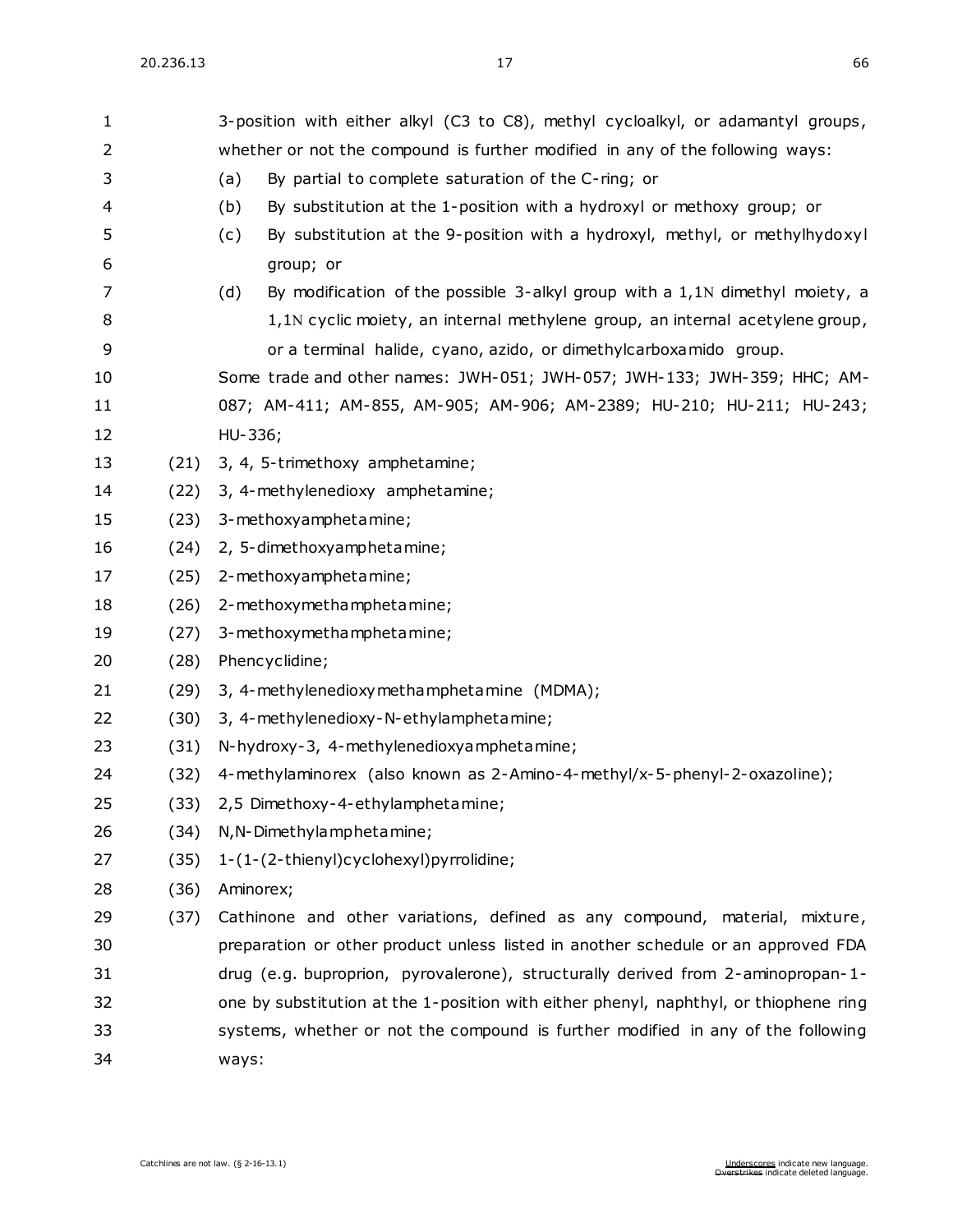20.236.13 18 66

1 (a) By substitution in the ring system to any extent with alkyl, alkylenedioxy, alkoxy, haloalkyl, hydroxyl, or halide substituents, whether or not further

 substituted in the ring system by one or more other univalent substitutents; (b) By substitution at the 3-position with an acyclic alkyl substituent; (c) By substitution at the 2-amino nitrogen atom with alkyl, dialkyl, benzyl, or methoxybenzyl groups or by inclusion of the 2-amino nitrogen atom in a cyclic 7 structure. Some trade or other names: methcathinone, 4-methyl-N-methylcathinone (mephedrone); 3,4-methylenedioxy-N-methylcathinone (methylone); 3,4- methylenedioxypyrovalerone (MDPV); Naphthylpyrovalerone (naphyrone); 4- flouromethcathinone (flephedrone); 4-methoxymethcathinone (methedrone; Bk- PMMA); Ethcathinone (N-Ethylcathinone); 3,4-methylenedioxyethcathinone (ethylone); Beta-keto-N-methyl-3,4-benzodioxyolybutanamine (butylone); N,N- dimethylcathinone (metamfepramone); Alpha-pyrrolidinopropiophenone (alpha- PPP); 4-methoxy-alpha-pyrrolidinopropiophenone (MOPPP); 3,4- methylenedioxyalphapyrrolidinopropiophenone (MDPPP); Alpha-17 pyrrolidinovalerophenone (alpha-PVP); 3-fluoromethcathinone; 4N-Methyl-alpha- pyrrolidinobutiophenone (MPBP); Methyl-&agr;;-pyrrolindinopropiophe none (MPPP); Methyl-&agr;;-pyrrolidino-hexanophenone (MPHP); Buphedrone; Methyl- N-ethylcathinone; Pentedrone; Dimethylmethcathinone (DMMC); Dimethylethcathinone (DMEC); Methylenedioxymethcathinone (MDMC); Pentylone; Ethylethcathinone; Ethylmethcathinone; Fluoroethcathinone; methyl-alpha- pyrrolidinobutiophenone (MPBP); Methylecathinone (MEC); Methylenedioxy-alpha- pyrrolidinobutiophenone (MDPBP); Methoxymethcathinone (MOMC); Methylbuphedrone (MBP); Benzedrone (4-MBC); Dibutylone (DMBDB); Dimethylone (MDDMA); Diethylcathinone; Eutylone (EBDB); N-ethyl-N- Methylcathinone; N-ethylbuphedrone, 1-(1,3-benzodioxol-5-yl)2- (ethylamino)pentan-1-one (N-Ethylpentylone); 4'-Methyl-alpha- pyrrolidinopropiophenone (4-MEPPP, MPPP or MαPPP); alpha- Pyrrolidinobutiophenone (α;PBP); 1-(1,3-benzodioxol-5-yl)-2-(tert- butylamino)propan-1-one (Tertylone); 1-(1,3-benzodioxol-5-yl)-2- (ethylamino)hexan-1-one (N-ethyl Hexylone); (38) 2,5-Dimethoxy-4-ethylamphetamine (DOET); (39) Alpha-ethyltryptamine; (40) 4-Bromo-2,5-dimethoxy phenethylamine;

Overstrikes indicate deleted language.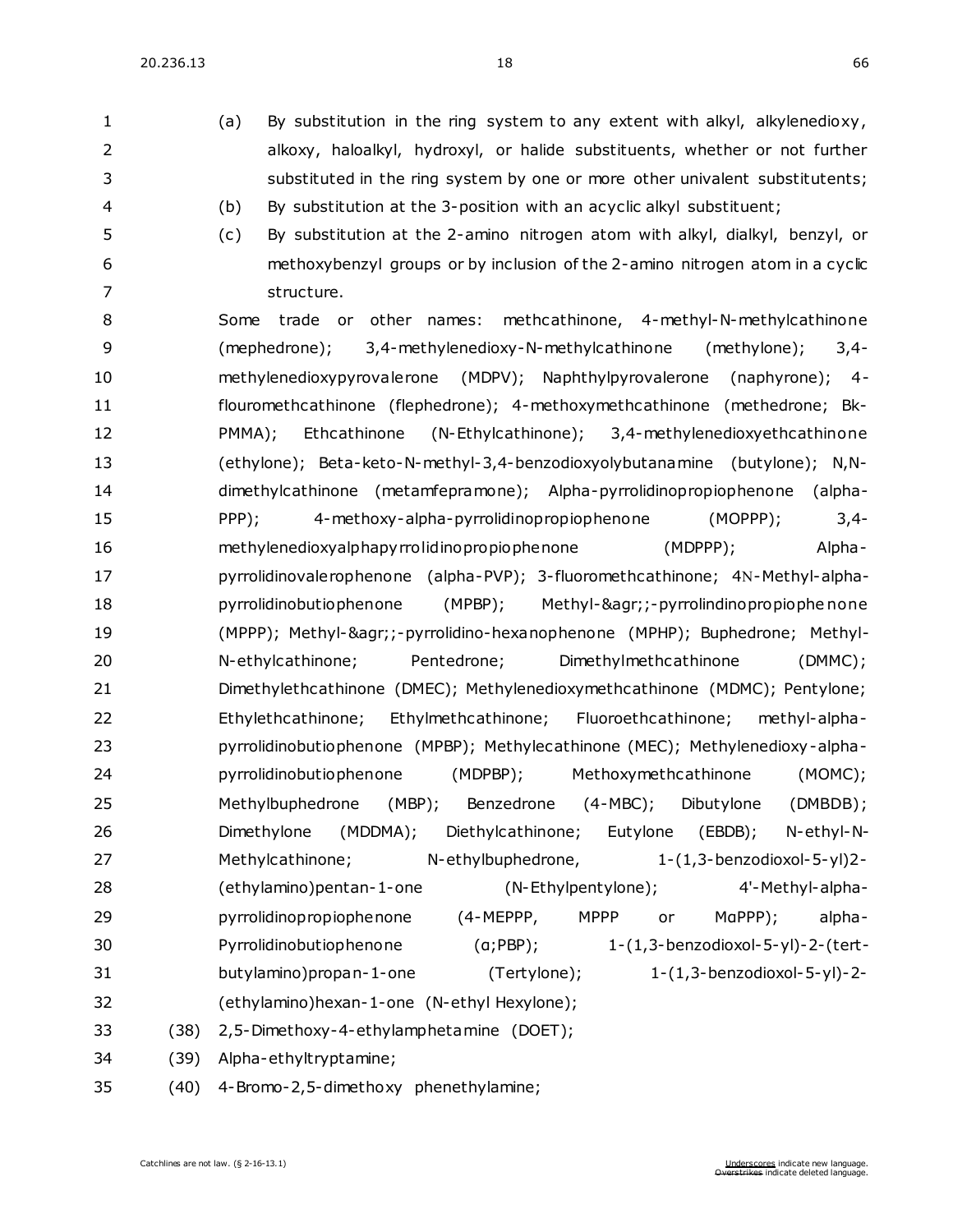20.236.13 19 66

(41) 2,5-dimethoxy-4-(n)-propylthiophenethylamine (2C-T-7);

- (42) 1-(3-trifluoromethylphenyl) piperazine (TFMPP);
- (43) Alpha-methyltryptamine (AMT);
- (44) 5-methoxy-N,N-diisopropyltryptamine (5-MeO-DIPT);
- (45) 5-methoxy-N,N-dimethyltryptamine (5-MeO-DMT);
- (46) Synthetic cannabinoids. Any material, compound, mixture, or preparation that is not listed as a controlled substance in another schedule, is not an FDA-approved drug, and contains any quantity of the following substances, their salts, isomers (whether optical, positional, or geometric), homologues, modifications of the indole ring by nitrogen heterocyclic analog substitution or nitrogen heterocyclic analog substitution of the phenyl, benzyl, naphthyl, adamantly, cyclopropyl, cumyl, or propionaldehyde structure, and salts of isomers, homologues, and modifications , unless specifically excepted, whenever the existence of these salts, isomers, homologues, modifications, and salts of isomers, homologues, and modifications is possible within the specific chemical designation:
- (a) Naphthoylindoles. Any compound containing a 2-(1- naphthoyl)indole or 3- (1-naphthoyl)indole structure with substitution at the nitrogen atom of the 18 indole ring by an alkyl, haloalkyl, alkenyl, cycloalkylmethyl, cycloalkylethyl, 1-(N-methyl-2-piperidinhyl)methyl, 2-(4-morpholinyl)ethyl, cyanoalky, 1- (N-methyl-2-pyrrolidinyl)methyl, 1-(N-methyl-3-morpholinyl)met hyl, (tetrahydropyran-4-yl)methyl, benzyl, or halobenzyl group, whether or not further substituted on the indole ring to any extent and whether or not substituted on the naphthyl ring to any extent.
- Some trade or other names: JWH-015; 1-pentyl-3-(1-naphthoyl)indole (JWH-018); 1-hexyl-3-(1-naphthoyl)indole (JWH-019); 1-butyl-3-(1- naphthoyl)indole (JWH-073); 1-pentyl-3-[1-(4-methoxynaphthoyl)]indole (JWH-081); 1-pentyl-3-(4-methyl-1-naphthoyl)indole (JWH-122); 1-[2-(4- morpholinyl)ethyl]-3-(1-naphthoyl)indole (JWH-200); JWH-210; JWH-398; 1-pentyl-3-(1-naphthoyl)indole (AM-678); 1-(5-fluoropentyl)-3-(1- naphthoyl)indole (AM-2201); WIN 55-212; JWH-004; JWH-007; JWH-009; JWH-011; JWH-016; JWH-020; JWH-022; JWH-046; JWH-047; JWH-048; JWH-049; JWH-050; JWH-070; JWH-071; JWH-072; JWH-076; JWH-079; JWH-080; JWH-082; JWH-094; JWH-096; JWH-098; JWH-116; JWH-120; JWH-148; JWH-149; JWH-164; JWH-166; JWH-180; JWH-181; JWH-182; JWH-189; JWH-193; JWH-198; JWH-211; JWH-212; JWH-213; JWH-234;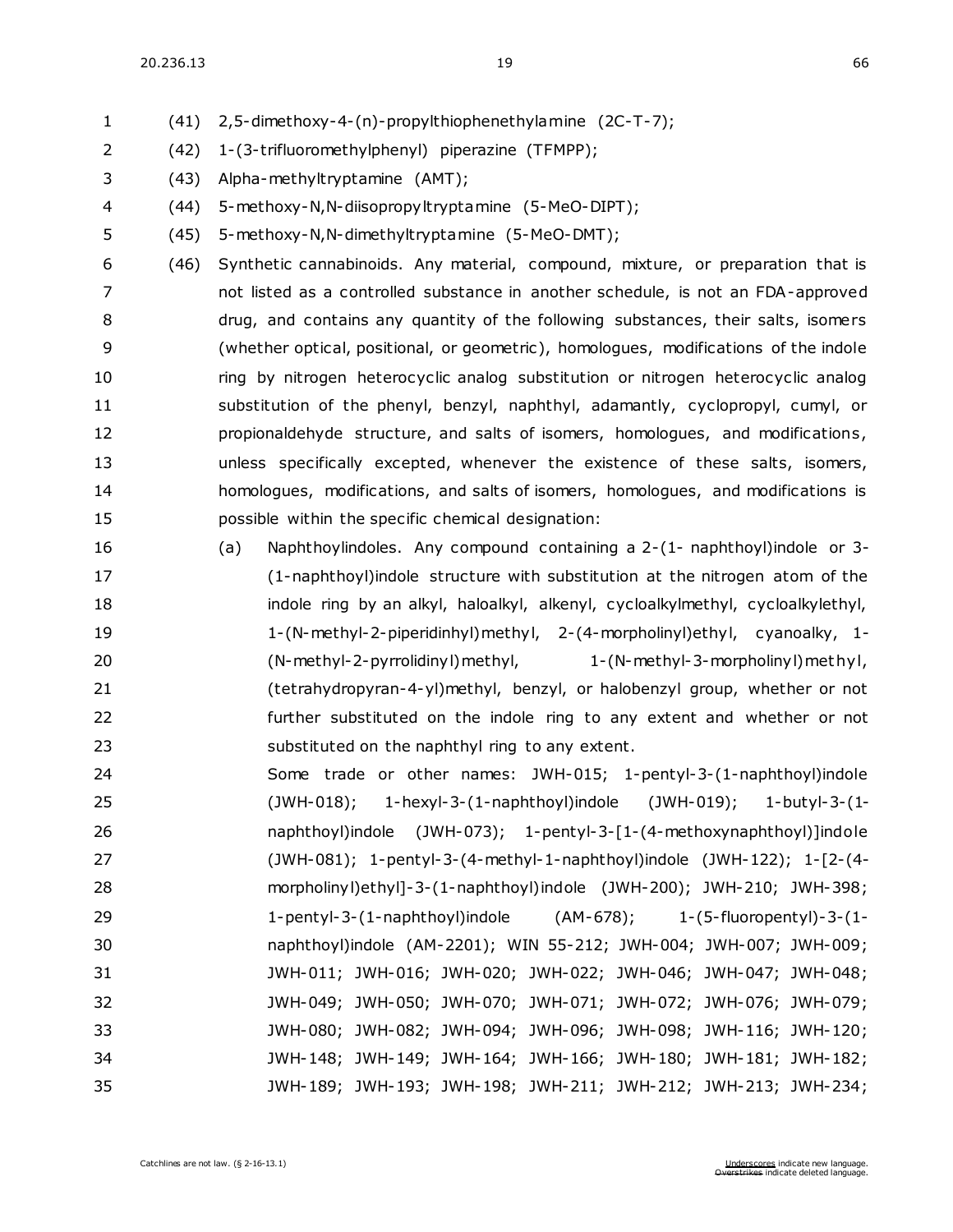| $\mathbf{1}$   |     | JWH-235; JWH-236; JWH-239; JWH-240; JWH-241; JWH-258; JWH-262;                  |
|----------------|-----|---------------------------------------------------------------------------------|
| $\overline{2}$ |     | JWH-386; JWH-387; JWH-394; JWH-395; JWH-397; JWH-399; JWH-400;                  |
| 3              |     | JWH-412; JWH-413; JWH-414; JWH-415; JWH-424; AM-678; AM-1220; AM-               |
| 4              |     | 1221; AM-1235; AM-2232, THJ-2201;                                               |
| 5              | (b) | Naphthylmethylindoles. Any compound containing a 1H-indol-2-yl-(1-              |
| 6              |     | naphthyl)methane or 1H-indol-3-yl-(1-naphthyl)methane structure with            |
| 7              |     | substitution at the nitrogen atom of the indole ring by an alkyl, haloalkyl,    |
| 8              |     | alkenyl, cycloalkylmethyl, cycloalkylethyl, 1-(N-methyl-2-piperidinyl)methyl,   |
| 9              |     | 2-(4-morpholinyl)ethyl, cyanoalky, 1-(N-methyl-2-pyrrolidinyl)methyl, 1-(N-     |
| 10             |     | methyl-3-morpholinyl)methyl, (tetrahydropyran-4-yl)methyl, benzyl, or           |
| 11             |     | halobenzyl group, whether or not further substituted on the indole ring to any  |
| 12             |     | extent and whether or not substituted on the naphthyl ring to any extent.       |
| 13             |     | Some trade or other names: JWH-175; JWH-184; JWH-185; JWH-192; JWH-             |
| 14             |     | 194; JWH-195; JWH-196; JWH-197; JWH-199;                                        |
| 15             | (c) | Phenylacetylindoles. Any compound containing a 2-phenylacetylindole or 3-       |
| 16             |     | phenylacetylindole structure with substitution at the nitrogen atom of the      |
| 17             |     | indole ring by an alkyl, haloalkyl, alkenyl, cycloalkylmethyl, cycloalkylethyl, |
| 18             |     | 1-(N-methyl-2-piperidinyl)methyl, or 2-(4-morpholinyl)ethyl, cyanoalky, 1-      |
| 19             |     | (N-methyl-2-pyrrolidinyl) methyl,<br>1-(N-methyl-3-morpholinyl) methyl,         |
| 20             |     | (tetrahydropyran-4-yl)methyl, benzyl, or halobenzyl group, whether or not       |
| 21             |     | further substituted on the indole ring to any extent and whether or not         |
| 22             |     | substituted on the phenyl ring to any extent.                                   |
| 23             |     | trade<br>other<br>lohexylethyl-3-(2-<br>Some<br>names:<br>$1 - cyc$<br>or       |
| 24             |     | methoxyphenylacetyl)indole<br>$(SR-18)$ ;<br>1-cyclohexylethyl-3-(2-            |
| 25             |     | methoxyphenylacetyl)indole<br>$(RCS-8)$ ; 1-pentyl-3- $(2-$                     |
| 26             |     | methoxyphenylacetyl)indole<br>$(JWH-250)$ ;<br>1-pentyl-3- $(2-$                |
| 27             |     | chlorophenylacetyl)indole (JWH-203); JWH-167; JWH-201; JWH-202; JWH-            |
| 28             |     | 204; JWH-205; JWH-206; JWH-207; JWH-208; JWH-209; JWH-237; JWH-                 |
| 29             |     | 248; JWH-249; JWH-251; JWH-253; JWH-302; JWH-303; JWH-304; JWH-                 |
| 30             |     | 305; JWH-306; JWH-311; JWH-312; JWH-313; JWH-314; JWH-315; JWH-                 |
| 31             |     | 316; Cannabipiperidiethanone;                                                   |
| 32             | (d) | Benzoylindoles. Any compound containing a 2-(benzoyl)indole or 3-               |
| 33             |     | (benzoyl) indole structure with substitution at the nitrogen atom of the indole |
| 34             |     | ring by an alkyl, haloalkyl, alkenyl, cycloalkylmethyl, cycloalkylethyl, 1-(N-  |
| 35             |     | methyl-2-piperidinyl)methyl, 2-(4-morpholinyl)ethyl, cyanoalky, 1-(N-           |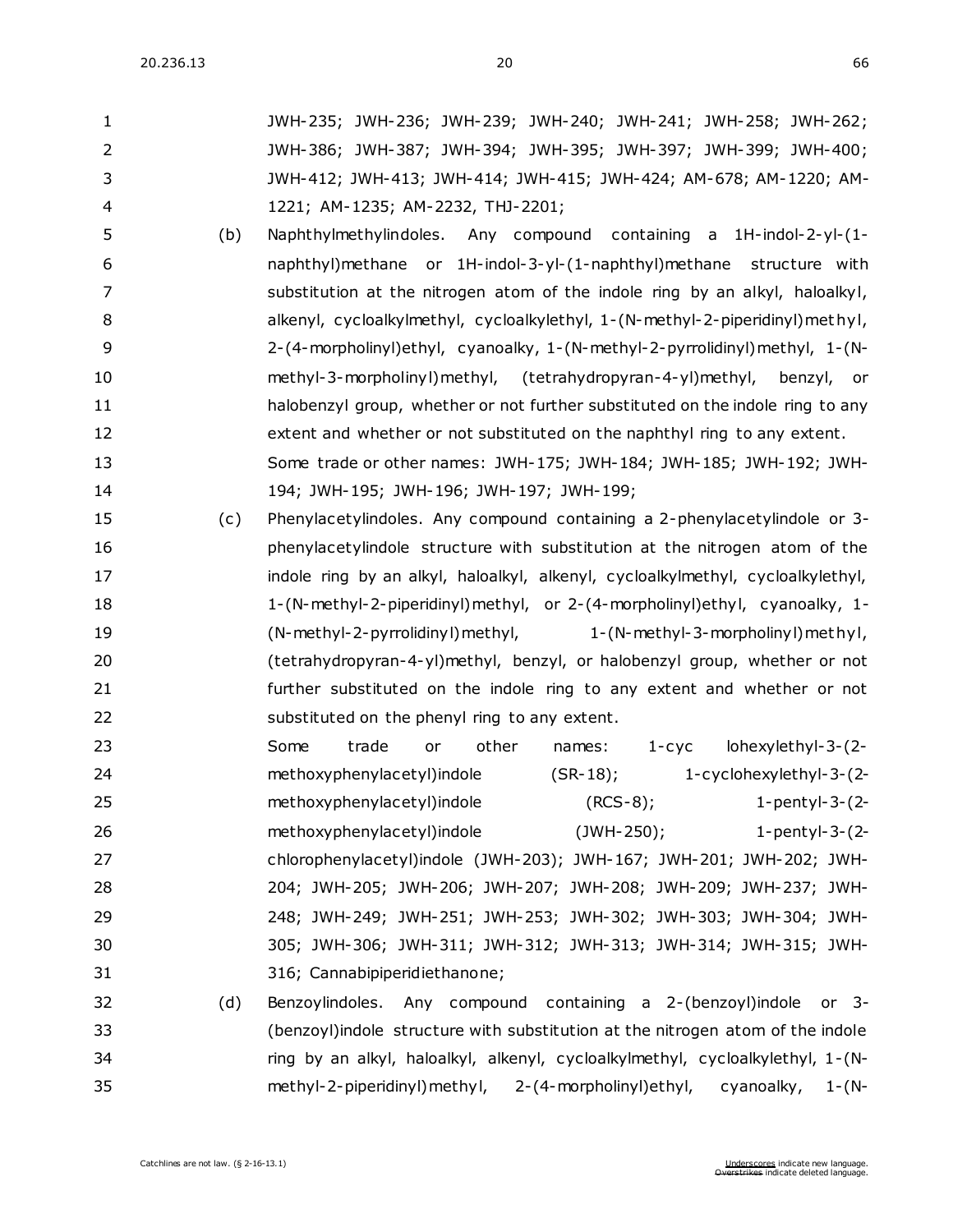| $\mathbf{1}$   |     | methyl-2-pyrrolidinyl) methyl,<br>1-(N-methyl-3-morpholinyl) methyl,              |
|----------------|-----|-----------------------------------------------------------------------------------|
| $\overline{2}$ |     | (tetrahydropyran-4-yl)methyl, benzyl, or halobenzyl group, whether or not         |
| 3              |     | further substituted on the indole ring to any extent and whether or not           |
| 4              |     | substituted on the phenyl ring to any extent.                                     |
| 5              |     | Some trade or other names: 1-(5-fluoropentyl)-3-(2-iodobenzoyl)indole (AM-        |
| 6              |     | 694); 1-pentyl-3-[(4-methoxy)-benzoyl]indole (SR-19); Pravadoline (WIN            |
| 7              |     | 48,098); 1-pentyl-3-[(4-methoxy)-benzoyl]indole (RCS-4); AM-630; AM-              |
| 8              |     | 661; AM-2233; AM-1241;                                                            |
| 9              | (e) | Naphthoylpyrroles. Any compound containing a 2-(1-naphthoyl)pyrrole or 3-         |
| 10             |     | (1-naphthoyl) pyrrole structure with substitution at the nitrogen atom of the     |
| 11             |     | pyrrole ring by an alkyl, haloalkyl, alkenyl, cycloalkylmethyl, cycloalkylethyl,  |
| 12             |     | 1-(N-methyl-2-piperidinyl)methyl, 2-(4-morpholinyl)ethyl, cyanoalky, 1-(N-        |
| 13             |     | methyl-2-pyrrolidinyl) methyl,<br>1-(N-methyl-3-morpholinyl) methyl,              |
| 14             |     | (tetrahydropyran-4-yl)methyl, benzyl, or halobenzyl group, whether or not         |
| 15             |     | further substituted on the pyrrole ring to any extent and whether or not          |
| 16             |     | substituted on the naphthyl ring to any extent.                                   |
| 17             |     | Some trade or other names: JWH-307; JWH-030; JWH-031; JWH-145; JWH-               |
| 18             |     | 146; JWH-147; JWH-150; JWH-156; JWH-242; JWH-243; JWH-244; JWH-                   |
| 19             |     | 245; JWH-246; JWH-292; JWH-293; JWH-308; JWH-309; JWH-346; JWH-                   |
| 20             |     | 348; JWH-363; JWH-364; JWH-365; JWH-367; JWH-368; JWH-369; JWH-                   |
| 21             |     | 370; JWH-371; JWH-373; JWH-392;                                                   |
| 22             | (f) | Naphthylmethylindenes. Any compound containing a naphthylideneindene              |
| 23             |     | structure with substitution at the 3-position of the indene ring by an alkyl,     |
| 24             |     | haloalkyl,<br>alkenyl, cycloalkylmethyl, cycloalkylethyl, 1-(N-methyl-2-          |
| 25             |     | piperidinyl) methyl, 2-(4-morpholinyl) ethyl,<br>cyanoalky,<br>$1-(N-methyl-2-$   |
| 26             |     | pyrrolidinyl) methyl, 1-(N-methyl-3-morpholinyl) methyl, (tetrahydropyran-4-      |
| 27             |     | yl)methyl, benzyl, or halobenzyl group, whether or not further substituted on     |
| 28             |     | the indene ring to any extent and whether or not substituted on the naphthyl      |
| 29             |     | ring to any extent.                                                               |
| 30             |     | Some trade or other names: JWH-171; JWH-176; JWH-220;                             |
| 31             | (g) | Cyclohexylphenols.<br>compound<br>containing<br>$2-(3-$<br>Any<br>a               |
| 32             |     | hydroxycyclohexyl)phenol structure with substitution at the 5-position of the     |
| 33             |     | phenolic ring by an alkyl, haloalkyl, alkenyl, cycloalkylmethyl, cycloalkylethyl, |
| 34             |     | 1-(N-methyl-2-piperidinyl)methyl, or 2-(4-morpholinyl)ethyl, 1-(N-methyl-         |
| 35             |     | 2-pyrrolidinyl) methyl, 1-(N-methyl-3-morpholinyl) methyl, (tetrahydropyran-      |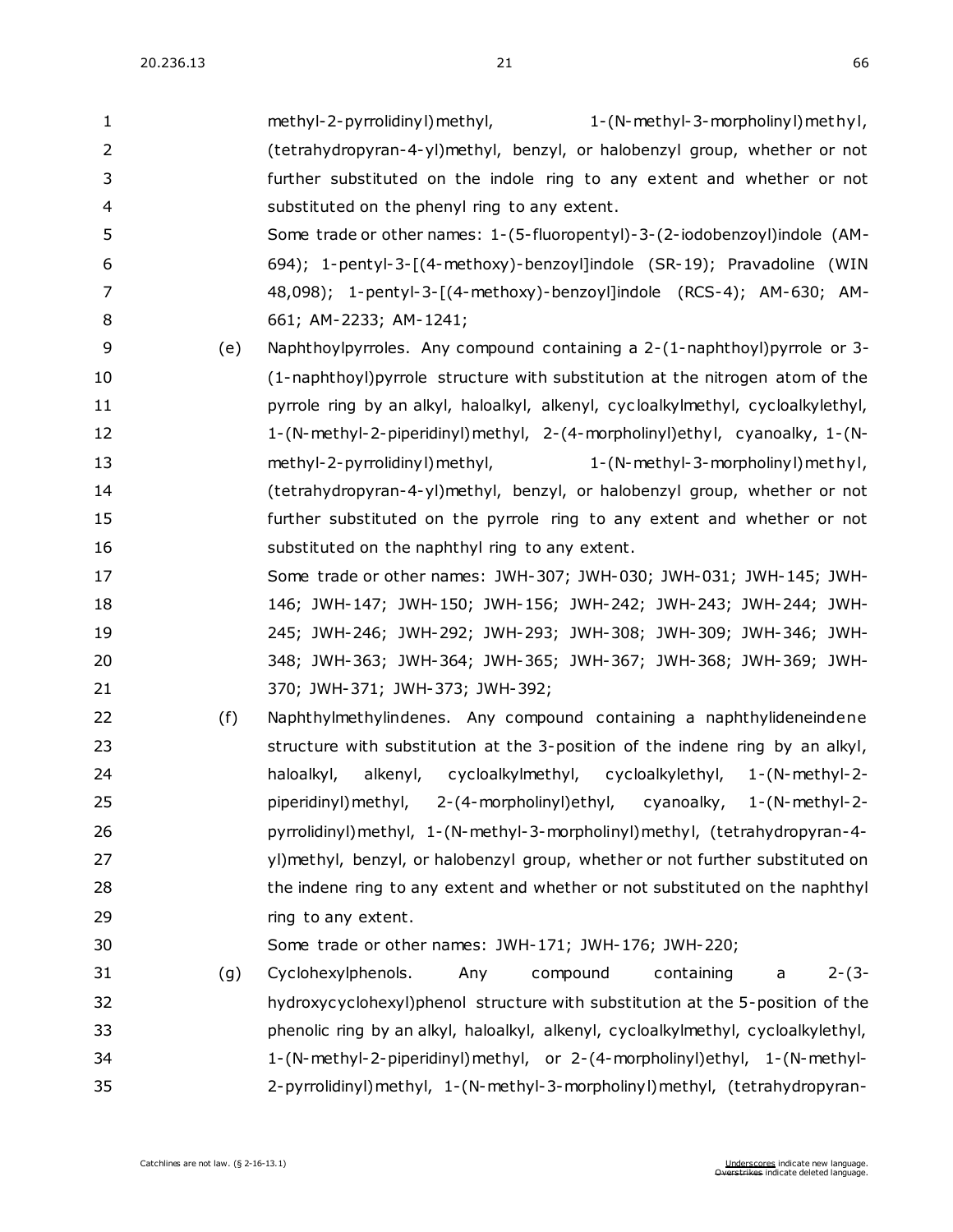| 1              |     | 4-yl)methyl, benzyl, or halobenzyl group, whether or not substituted on the     |
|----------------|-----|---------------------------------------------------------------------------------|
| $\overline{2}$ |     | cyclohexyl ring to any extent.                                                  |
| 3              |     | 5-(1,1-dimethylheptyl)-2-[(1R,3S)-3-<br>Some<br>trade<br>other<br>or<br>names:  |
| 4              |     | hydroxycyclohexyl]-phenol (CP 47, 497 and homologues, which includes C8);       |
| 5              |     | cannabicyclohexanol; CP-55,490; CP-55,940; CP-56,667                            |
| 6              | (h) | (6aR, 10aR) - 9- (hydroxy methyl) - 6, 6-dimethyl - 3- (2-methyloctan - 2-yl)   |
| $\overline{7}$ |     | 6a, 7, 10, 10a-tetrahydrobenzo[c]chromen-1-ol. Some trade or other names:       |
| 8              |     | HU-210;                                                                         |
| 9              | (i) | orpholinyImethyI)pyrrolo[1,2,3-de]-1,4-<br>2,3-Dihydro-5-methyl-3-(4-m          |
| 10             |     | benzoxazin-6-yl]-1-napthalenyl. Some trade or other names: WIN 55, 212-         |
| 11             |     | 2;                                                                              |
| 12             | (j) | Substituted Acetylindoles. Any compound containing a 2-acetyl indole or 3-      |
| 13             |     | acetyl indole structure substituted at the acetyl by replacement of the methyl  |
| 14             |     | group with a tetramethylcyclopropyl, adamantyl, benzyl, cumyl,<br>or            |
| 15             |     | propionaldehyde substituent whether or not further substituted on the           |
| 16             |     | tetramethylcyclopropyl, adamantyl, benzyl, cumyl, or propionaldehyde            |
| 17             |     | substituent to any extent and whether or not further substituted at the         |
| 18             |     | nitrogen atom of the indole ring by an alkyl, haloalkyl, cyanoalkyl, alkenyl,   |
| 19             |     | cycloalkylmethyl, cycloalkylethyl, 1-(N-methyl-2-piperidinyl)methyl, 2-(4-      |
| 20             |     | morpholiny l) ethyl,<br>1-(N-methyl-2-pyrrolidinyl) methyl,<br>$1-(N-methyl-3-$ |
| 21             |     | morpholinyl) methyl, (tetrahydropyran-4-yl) methyl, benzyl, or halobenzyl       |
| 22             |     | group whether or not further substituted on the indole ring to any extent.      |
| 23             |     | $(1-Pertylindol-3-yl)-(2,2,3,3-$<br>Some<br>trade<br>and<br>or<br>names:        |
| 24             |     | tetramethylcyclopropyl)methanone (UR-144); (1-(5-fluoropentyl)indol-3-          |
| 25             |     | yl)-(2,2,3,3-tetramethylcyclopropyl)methanone (XLR-11); (1-(2-morpholin-        |
| 26             |     | 4-ylethyl)-1H-indol-3-yl)-(2,2,3,3-tetramethylcyclopropyl)methanone<br>$(A -$   |
| 27             |     | 1-[(N-methylpiperidin-2-yl)methyl]-3-(adamant-1-oyl)indole<br>796,260);         |
| 28             |     | 1-Pentyl-3-(1-adamantoyl)indole (AB-001<br>and<br>JWH-018<br>(AM-1248);         |
| 29             |     | adamantyl analog); AM-679;                                                      |
| 30             | (k) | Substituted Carboxamide Indole. Any compound containing a 2-carboxamide         |
| 31             |     | indole or 3-carboxamide indole structure substituted at the nitrogen of the     |
| 32             |     | carboxamide with a tetramethylcyclopropyl, naphthyl, adamantyl, cumyl,          |
| 33             |     | phenyl, or propionaldehyde substituent, whether or not further substituted      |
| 34             |     | on the tetramethylcyclopropyl, adamantyl, cumyl, naphthyl, phenyl, or           |
| 35             |     | propionaldehyde substituent to any extent and whether or not further            |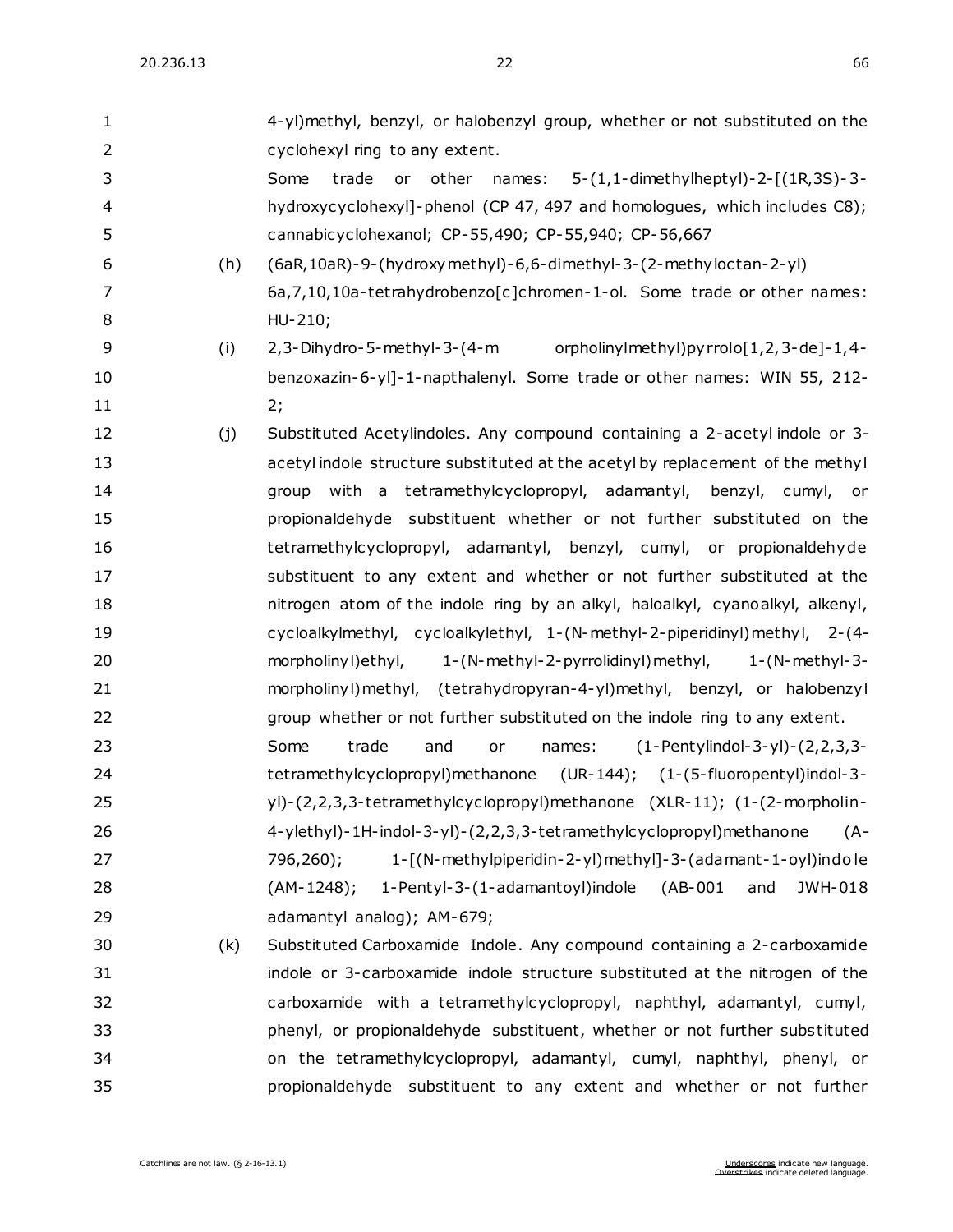| $\mathbf{1}$   |     | substituted at the nitrogen atom of the indole ring by an alkyl, haloalkyl,    |
|----------------|-----|--------------------------------------------------------------------------------|
| $\overline{2}$ |     | cycloalkylmethyl, cycloalkylethyl, 1-(N-methyl-2-<br>cyanoalkyl,<br>alkenyl,   |
| 3              |     | piperidinyl) methyl,<br>2-(4-morpholinyl) ethyl,<br>$1-(N-methyl-2-$           |
| 4              |     | pyrrolidinyl) methyl, 1-(N-methyl-3-morpholinyl) methyl, (tetrahydropyran-4-   |
| 5              |     | yl)methyl, benzyl, or halobenzyl group whether or not further substituted on   |
| 6              |     | the indole ring to any extent.                                                 |
| 7              |     | Some trade and other names: JWH-018 adamantyl carboxamide; STS-135;            |
| 8              |     | MN-18; 5-Fluoro-MN-18, 1-(5-fluoropentyl)-N-(2-phenylpropan-2-yl)-1H-          |
| 9              |     | pyrrolo[2,3-b]pyridine-3-carboxamide (5F-CUMYL-P7AICA); N-(Adamantan-          |
| 10             |     | 1-yl)-1-(5-fluoropentyl)-1H-indazole-3-carboxamide (5F-APINACA); methyl        |
| 11             |     | (2R)-2-[[1-(5-fluoropentyl)indazole-3-carbonyl]amino]-3,3-                     |
| 12             |     | dimethylbutanoate<br>$(5F-ADB);$ N- $(1-amino-3-methyl-1-oxobutan-2-yl)-1-$    |
| 13             |     | (AB-CHMINACA);<br>(cyclohexylmethyl)indazole-3-carboxamide<br>$1 - (4 -$       |
| 14             |     | cyanobutyl)-N-(2-phenylpropan-2-yl)-1H-indazole-3-carboxamide<br>$(4$ -CN-     |
| 15             |     | methyl (2R)-2-[[1-(5-fluoropentyl)indazole-3-<br>CUMYL-BUTINACA);              |
| 16             |     | carbonyl]amino]-3,3-dimethylbutanoate<br>$(5F-ADB)$ ; N- $(1-amino-3, 3-$      |
| 17             |     | dimethyl-1-oxobutan-2-yl)-1-(cyclohexylmethyl)indazole-3-carboxa mide          |
| 18             |     | (ADB-CHMINACA<br>MAB-CHMINACA);<br>methyl<br>or<br>$(2S)-2-[[1-[4-$            |
| 19             |     | fluorophenyl) methyl]indazole-3-carbonyl]amino]-3,3-dimethylbutanoate          |
| 20             |     | (MDMB-FUBINACA);<br>methyl<br>2-(1-(cyclohexylmethyl)-1H-indole-3-             |
| 21             |     | carboxamido)-3-methylbutanoate (MMB-CHMICA); methyl (2S)-2-[[1-[4-             |
| 22             |     | fluorophenyl)methyl]indazole-3-carbonyl]amino]-3-methylbutanoate (AMB-         |
| 23             |     | FUBINACA); Methyl 2-(1-(5-fluoropentyl)-1H-indazole-3-carboxamido)-3-          |
| 24             |     | methylbutanoate (5F-AMB);                                                      |
| 25             | (1) | Substituted Carboxylic Acid Indole. Any compound containing a 1H-indole-2-     |
| 26             |     | carboxylic acid or 1H-indole-3-carboxylic acid substituted at the hydroxyl     |
| 27             |     | group of the carboxylic acid with a phenyl, benzyl, naphthyl, adamantyl,       |
| 28             |     | cyclopropyl, quinolinyl, isquinolinyl, cumyl, or propionaldehyde substituent   |
| 29             |     | whether or not further substituted on the phenyl, benzyl, naphthyl,            |
| 30             |     | adamantyl, cyclopropyl, cumyl, quinolinyl, isquinolinyl, or propionaldehyde    |
| 31             |     | substituent to any extent and whether or not further substituted at the        |
| 32             |     | nitrogen atom of the indole ring by an alkyl, haloalkyl, cyanoalkyl, alkenyl,  |
| 33             |     | cycloalkylmethyl, cycloalkylethyl, 1-(N-methyl-2-piperidinyl)methyl, 2-(4-     |
| 34             |     | morpholinyl) ethyl,<br>1-(N-methyl-2-pyrrolidinyl) methyl,<br>$1-(N-methyl-3-$ |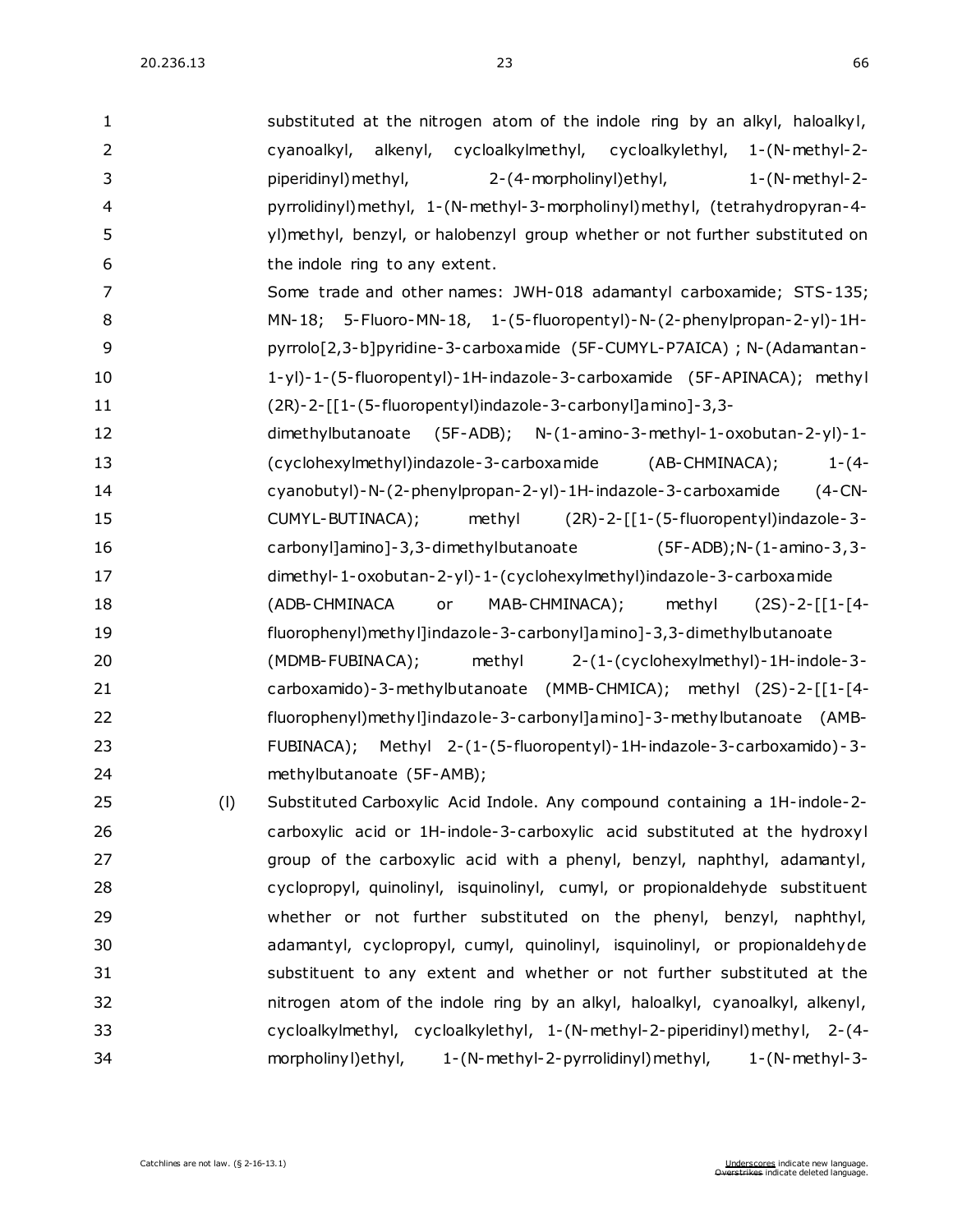| 1  |      | morpholinyl) methyl, tetrahydropyranylmethyl, benzyl, or halo benzyl group         |
|----|------|------------------------------------------------------------------------------------|
| 2  |      | whether or not further substituted on the indole ring to any extent.               |
| 3  |      | Some trade and other names: Naphthalen-1-yl 1-(5-fluoropntyl)-1H-indole-           |
| 4  |      | 3-carboxylate (NM2201);                                                            |
| 5  | (47) | $6, 7$ -dihydro-5H-indeno- $(5, 6$ -d)-1,3-dioxol-6-amine) (MDAI);                 |
| 6  | (48) | 2-(2,5-Dimethoxy-4-ethylphenyl) ethanamine (2C-E);                                 |
| 7  | (49) | 2-(2,5-Dimethoxy-4-methylphenyl) ethanamine (2C-D);                                |
| 8  | (50) | 2-(4-Chloro-2,5-dimethoxyphenyl) ethanamine (2C-C);                                |
| 9  | (51) | 2-(4-Iodo-2,5-dimethoxyphenyl) ethanamine (2C-I);                                  |
| 10 | (52) | 2-[4-(Ethylthio)-2,5-dimethoxyphenyl]ethanamine (2C-T-2);                          |
| 11 | (53) | 2-[4-(Isopropylthio)-2,5-dimethoxyphenyl]ethanamine (2C-T-4);                      |
| 12 | (54) | 2-(2,5-Dimethoxyphenyl) ethanamine (2C-H);                                         |
| 13 | (55) | 2-(2,5-Dimethoxy-4-nitro-phenyl) ethanamine (2C-N);                                |
| 14 | (56) | 2-(2,5-Dimethoxy-4-(n)-propylphenyl)ethanamine (2C-P);                             |
| 15 | (57) | Substituted phenethylamine. Any compound, unless specifically exempt, listed as a  |
| 16 |      | controlled substance in another schedule or an approved FDA drug, structurally     |
| 17 |      | derived from phenylethan-2-amine by substitution on the phenyl ring in any of the  |
| 18 |      | following ways, that is to say--by substitution with a fused methylenedioxy, fused |
| 19 |      | furan, or fused tetrahydrofuran ring system; by substitution with two alkoxy       |
| 20 |      | by substitution with one alkoxy and either one fused furan,<br>groups;             |
| 21 |      | tetrahydrofuran, or tetrahydropyran ring system; by substitution with two fused    |
| 22 |      | systems from any combination of the furan, tetrahydrofuran, or<br>ring             |
| 23 |      | tetrahydropyran ring systems; whether or not the compound is further modified in   |
| 24 |      | any of the following ways:                                                         |
| 25 |      | (a) By substitution on the phenyl ring by any halo, hydroxyl, alkyl,               |
| 26 |      | trifluoromethyl, alkoxy, or alkylthio groups;                                      |
| 27 |      | (b)<br>By substitution on the 2-position by any alkyl groups; or                   |
| 28 |      | By substitution on the 2-amino nitrogen atom with acetyl, alkyl, dialkyl,<br>(c)   |
| 29 |      | benzyl, methoxybenzyl, or hydroxybenzyl groups.                                    |
| 30 |      | Some trade and other names: 2-(2,5-dimethoxy-4-(methylthio)phenyl)ethana mine      |
| 31 |      | (2C-T or 4-methylthio-2,5-dimethoxyphenethylamine);<br>$1-(2,5-dimethoxy-4-$       |
| 32 |      | iodophenyl)-propan-2-amine (DOI or 2, 5-Dimethoxy-4-iodoamphetamine); 1-(4-        |
| 33 |      | Bromo-2,5-dimethoxyphenyl)-2-aminopropane<br>(DOB<br>2,5-Dimethoxy-4-<br>or        |
| 34 |      | bromoamphetamine); 1-(4-chloro-2,5-dimethoxy-phenyl)propan-2-amine (DOC or         |
| 35 |      | 2,5-Dimethoxy-4-chloroamphetamine); 2-(4-bromo-2,5-dimethoxyphenyl)-N-[(2-         |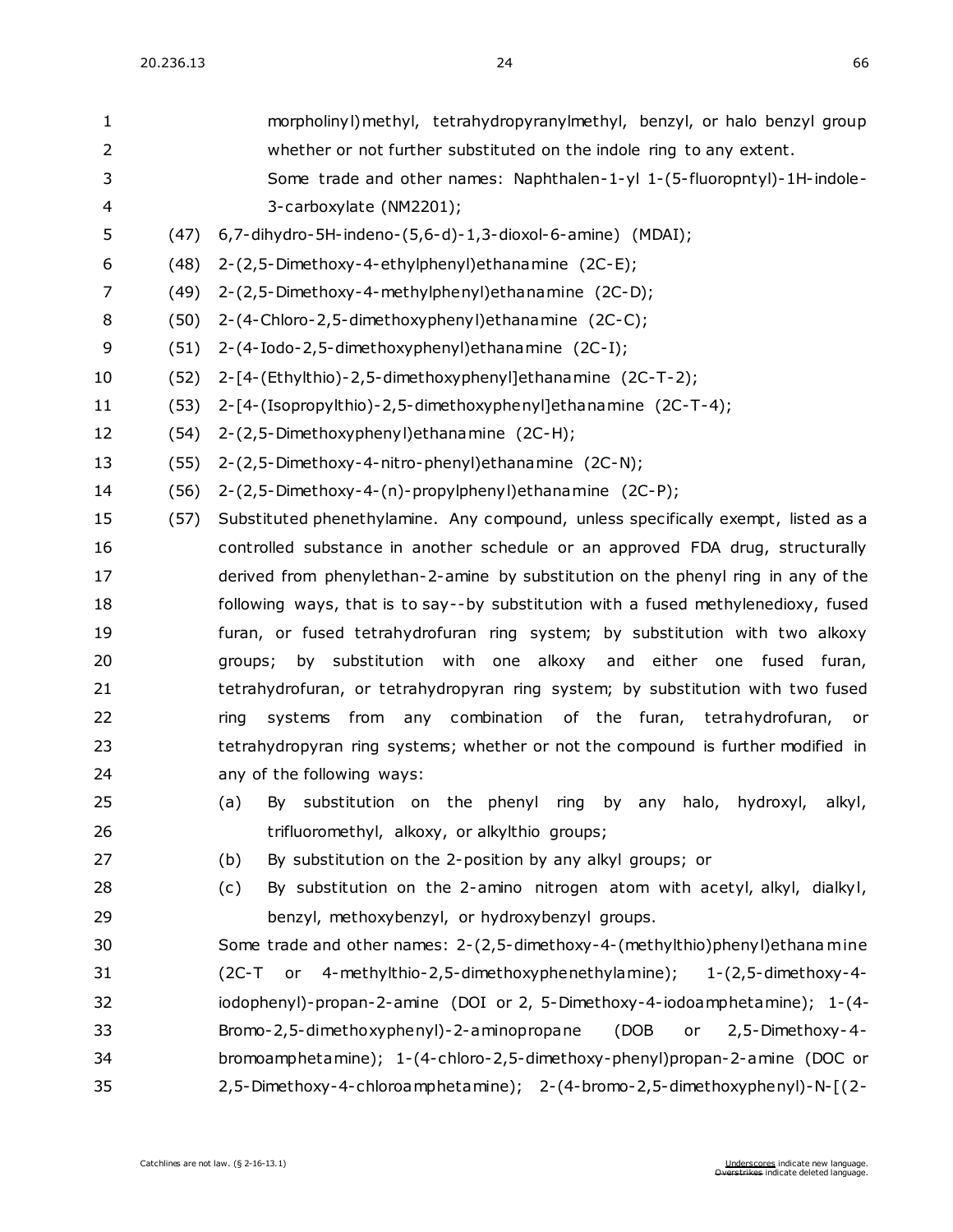| 1              |      | methoxyphenyl) methyl]ethanamine (2C-B-NBOMe; 25B-NBOMe or 2,5-Dimethoxy-        |
|----------------|------|----------------------------------------------------------------------------------|
| $\overline{2}$ |      | 4-bromo-N-(2-methoxybenzyl)phenethylamine); 2-4-iodo-2,5-dimethoxyphenyl)-       |
| 3              |      | N-[(2-methoxyphenyl)methyl]ethanamine (2C-I-NBOMe;<br>25I-NBOMe or 2,5-          |
| $\overline{4}$ |      | Dimethoxy-4-iodo-N-(2-methoxybenzyl)phenethylamine);<br>N-(2-Methoxybenzyl)-     |
| 5              |      | (Mescaline-NBOMe<br>$3,4,5$ -trimethoxy- $(2-$<br>2-(3,4,5-trimethoxypheny<br>or |
| 6              |      | methoxybenzyl)phenethylamine);<br>2-(4-chloro-2,5-dimethoxyphenyl)-N-[(2-        |
| 7              |      | methoxyphenyl) methyl]ethanamine (2C-C-NBOMe; 25C-NBOMe or 2,5-Dimethoxy-        |
| 8              |      | 4-chloro-N-(2-methoxybenzyl)phenethylamine); 2-(7-Bromo-5-methoxy-2,3-           |
| 9              |      | dihydro-1-benzofuran-4-yl)ethanamine (2CB-5-hemiFLY); 2-(8-bromo-2,3,6,7-        |
| 10             |      | tetrahydrofuro [2,3-f][1]benzofuran-4-yl)ethanamine (2C-B-FLY); 2-(10-Bromo-     |
| 11             |      | 2,3,4,7,8,9-hexahydropyrano[2,3-g]chromen-5-yl)ethanamine (2C-B-butterFLY);      |
| 12             |      | -(2-Methoxybenzyl)-1-(8-bromo-2,3,6,7-tetrahydrobenzo[1,2-b:4,5-bN]difuran-4-    |
| 13             |      | yl)-2-aminoethane (2C-B-FLY-NBOMe); 1-(4-Bromofuro[2,3-f][1]benzofuran-8-        |
| 14             |      | yl)propan-2-amine (bromo-benzodifuranyl-isopropylamine or bromo-dragonFLY); -    |
| 15             |      | (2-Hydroxybenzyl)-4-iodo-2,5-dimethoxyphenethylamine<br>(2C-I-NBOH<br>or $25I-$  |
| 16             |      | NBOH); 5-(2-Aminoprpyl)benzofuran (5-APB); 6(2-Aminopropyl)benzofuran (6-        |
| 17             |      | APB); 5-(2-Aminopropyl)-2,3-dihydrobenzofuran (5-APDB); 6-(2-Aminopropyl)-       |
| 18             |      | 2,3,-dihydrobenzofuran (6-APDB);                                                 |
| 19             | (58) | Substituted tryptamines. Any compound, unless specifically exempt, listed as a   |
| 20             |      | controlled substance in another schedule or an approved FDA drug, structurally   |
| 21             |      | derived from 2-(1H-indol-3-yl)ethanamine (i.e, tryptamine) by mono- or di-       |
|                |      |                                                                                  |

- substitution of the amine nitrogen with alkyl or alkenyl groups or by inclusion of the amino nitrogen atom in a cyclic structure whether or not the compound is further substituted at the alpha-position with an alkyl group or whether or not further substituted on the indole ring to any extent with any alkyl, alkoxy, halo, hydroxyl, or acetoxy groups.
- Some trade and other names: 5-methoxy-N,N-diallyltryptamine (5-MeO-DALT); 4- acetoxy-N,N-dimethyltryptamine (4-AcO-DMT or O-Acetylpsilocin); 4-hydroxy-N- methyl-N-ethyltryptamine (4-HO-MET); 4-hydroxy-N,N-diisopropyltryptamine (4- HO-DIPT); 5-methoxy-N-methyl-N-isopropyltryptamine (5-MeO-MiPT);
- (59) Naphthalen-1-yl-(4-pentyloxynaphthalen-1-yl)methanone (CB-13);
- (60) N-Adamantyl-1-pentyl-1H-Indazole-3-carboxamide (AKB 48);
- (61) 1-(4-Fluorophenyl)piperazine (pFPP);
- (62) 1-(3-Chlorophenyl)piperazine (mCPP);
- (63) 1-(4-Methoxyphenyl)piperazine (pMeOPP);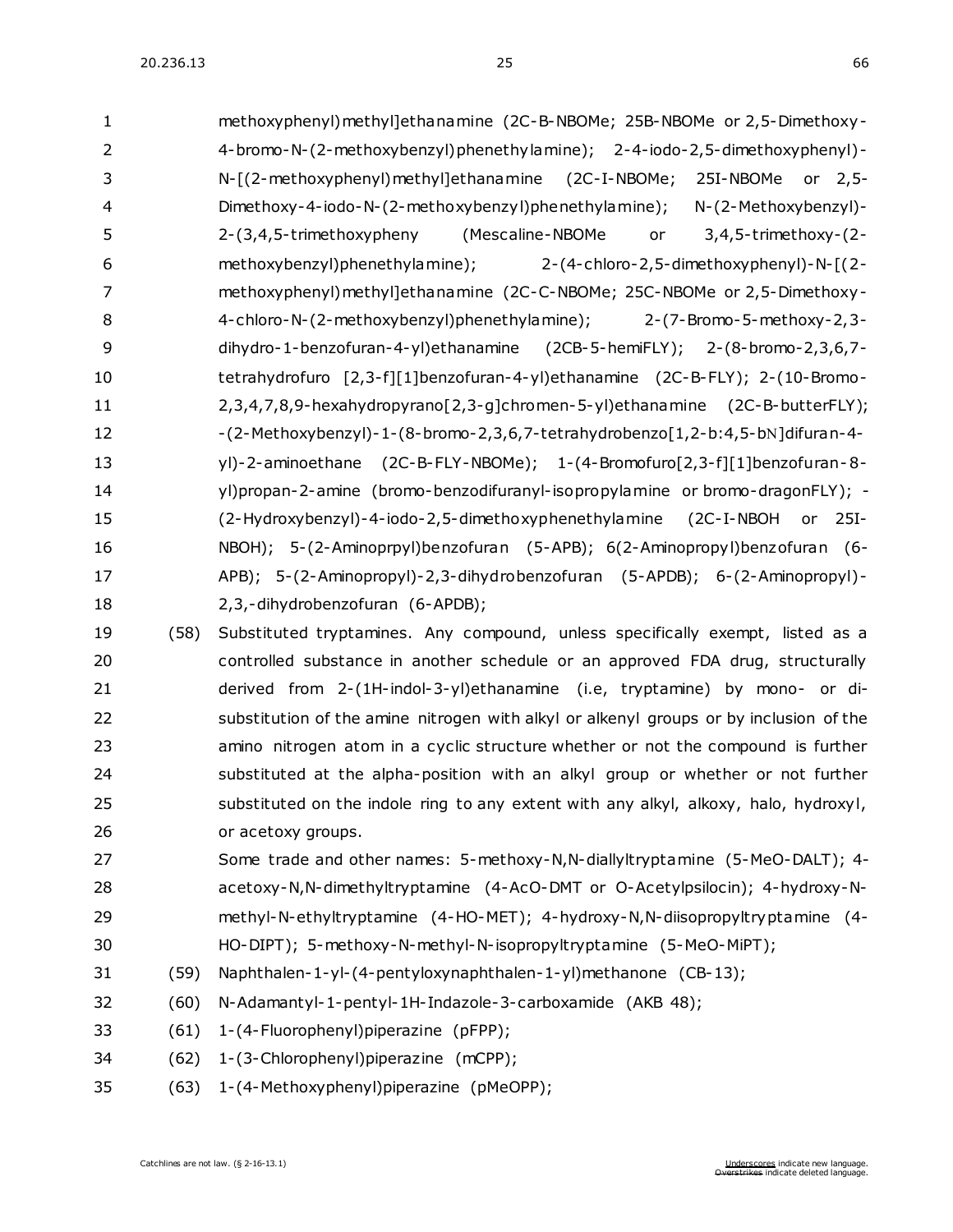20.236.13 26 66

| $\mathbf{1}$   | (64) | 1,4-Dibenzylpiperazine (DBP);                                                                  |  |  |
|----------------|------|------------------------------------------------------------------------------------------------|--|--|
| $\overline{2}$ | (65) | Isopentedrone;                                                                                 |  |  |
| 3              | (66) | Fluoromethamphetamine;                                                                         |  |  |
| 4              | (67) | Fluoroamphetamine;                                                                             |  |  |
| 5              | (68) | Fluorococaine;                                                                                 |  |  |
| 6              | (69) | 1-pentyl-8-quinolinyl ester-1H-indole-3-carboxylic acid (PB-22);                               |  |  |
| 7              | (70) | 1-(5-fluoropentyl)-8-quinolinyl ester-1H-indole-3-carboxylic acid (5 Fluoro-PB-22);            |  |  |
| 8              | (71) | N-(1-amino-3-methyl-1-oxobutan-2-yl)-1-pentyl-1H-indazole-3-carboxamide (AB-                   |  |  |
| 9              |      | PINACA);                                                                                       |  |  |
| 10             | (72) | N-(1-amino-3-methyl-1-oxobutan-2-yl)-1-(5-fluoropentyl)-1H-indazole-3-                         |  |  |
| 11             |      | carboxamide (5 Fluoro-AB-PINACA);                                                              |  |  |
| 12             | (73) | N-(1-amino-3-methyl-1-oxobutan-2-yl)-1-(4-fluorobenzyl)-1H-indazole-3-                         |  |  |
| 13             |      | carboxamide (AB-FUBINACA);                                                                     |  |  |
| 14             | (74) | N-(1-amino-3,3-dimethyl-1-oxobutan-2-yl)-1-pentyl-1H-indole-3-carboxamide                      |  |  |
| 15             |      | (ADB-PINACA (ADBICA));                                                                         |  |  |
| 16             | (75) | N-(1-amino-3,3-dimethyl-1-oxobutan-2-yl)-1-(5-fluoropentyl)-1H-indole-3-                       |  |  |
| 17             |      | carboxamide (5 Fluoro-ADB-PINACA (5 Fluoro-ADBICA)); and                                       |  |  |
| 18             | (76) | N-(1-Amino-3,3-dimethyl-1-oxobutan-2-yl)-1-(4-fluorobenzyl)-1H-indazole-3-                     |  |  |
| 19             |      | carboxamide (ADB-FUBINACA).                                                                    |  |  |
|                |      |                                                                                                |  |  |
| 20             |      | <b>Section 25.</b> There is hereby appropriated from the general fund the sum of thirty-six    |  |  |
| 21             |      | thousand five hundred eighty-six dollars (\$36,586), or so much thereof as may be necessary,   |  |  |
| 22             |      | to the Department of Agriculture.                                                              |  |  |
| 23             |      | Section 26. There is hereby appropriated from the general fund the sum of seven hundred        |  |  |
| 24             |      | five thousand seven hundred dollars (\$705,700), or so much thereof as may be necessary,       |  |  |
| 25             |      | to the Department of Health.                                                                   |  |  |
|                |      |                                                                                                |  |  |
| 26             |      | <b>Section 27.</b> There is hereby appropriated the sum of one million one hundred fifty-seven |  |  |
| 27             |      | thousand five hundred seventeen dollars (\$1,157,517) in other fund expenditure authority,     |  |  |
| 28             |      | or so much thereof as may be necessary, to the Department of Public Safety.                    |  |  |
|                |      |                                                                                                |  |  |
| 29             |      | Section 28. The secretary of the Department of Agriculture shall approve vouchers and the      |  |  |
| 30             |      | state auditor shall draw warrants to pay expenditures authorized in section 25 of this Act.    |  |  |
| 31             |      | Section 29. The secretary of the Department of Health shall approve vouchers and the state     |  |  |
| 32             |      | auditor shall draw warrants to pay expenditures authorized in section 26 of this Act.          |  |  |